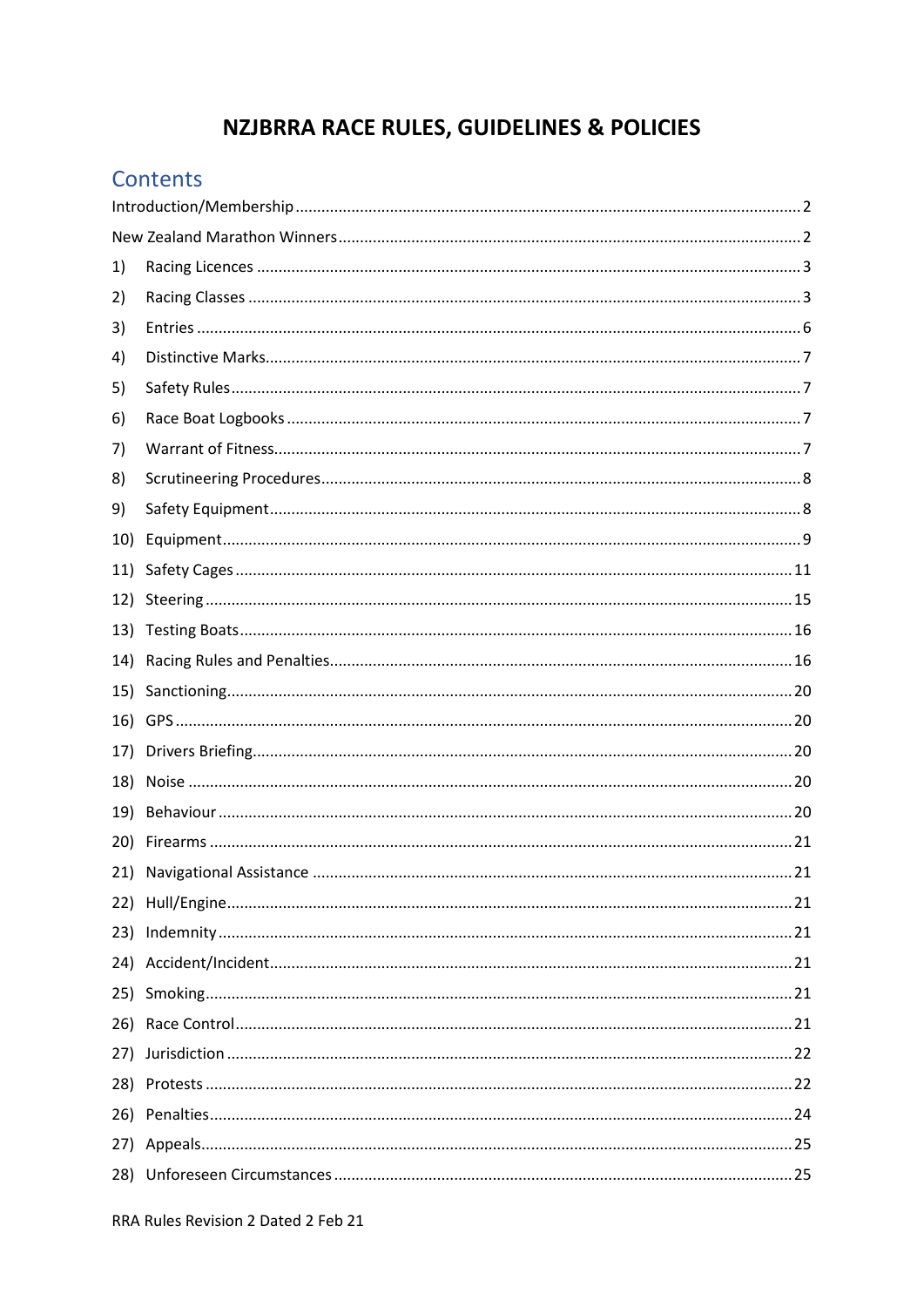### <span id="page-1-0"></span>Introduction/Membership

These rules and guidelines are intended to protect administrators, entrants, safety boats and crews from any adverse situation they are likely to encounter as a result of their participation in jet boat river racing. However, since no sets of rules are entirely comprehensive, decisions taken by Organisers and the Jury will be based on these rules tempered by a desire to ensure that success results from fair racing, superior speed and skill. Competitors are reminded that upon entering an event sanctioned by the New Zealand Jet Boat River Racing Assn (NZJBRRA) and signing the indemnity form, that they are agreeing to abide by the NZJBRRA rules governing the event.

Membership of the NZBJRRA is open to any financial member of Jet Boating New Zealand and on application to the NZJBRRA secretary, and payment of annual subscription. All current financial race licence holders are automatically members.

Events may vary in make up and duration, and whilst these rules form the basis on which they will be run, specific events such as "Marathons" may require some changes and additions to be made. At all times, any such changes are to be notified to the NZJBRRA and only included if passed by that body.

| 1970  | <b>Stan Fisher</b>           | 1992  | Ken MacDonald         | 2012  | John Derry       |
|-------|------------------------------|-------|-----------------------|-------|------------------|
| 1971  | Peter Blunden                | 1993* | Ken MacDonald         | 2013* | John Derry       |
| 1972  | John Butterfield             | 1994  | John Watson           | 2014  | Regan Williamson |
| 1973  | <b>Cancelled Fuel Crisis</b> | 1995  | <b>Ross Bailey</b>    | 2015  | Regan Williamson |
| 1975  | Rod Coleman                  | 1996  | <b>Neil Ross</b>      | 2016  | John Derry       |
| 1976  | John Butterfield             | 1997* | Michael Hill          | 2017* | John Derry       |
| 1977* | John Heslop                  | 1998  | Jason Scott           | 2018  | John Derry       |
| 1978  | Reg Benton                   | 1999  | <b>Russel Bezzant</b> | 2019  | No Event         |
| 1980* | <b>Mark Cromie</b>           | 2000  | <b>Andrew Stuart</b>  | 2020  | John Derry       |
| 1981  | John Heslop                  | 2001  | <b>Ross Bailey</b>    |       |                  |
| 1982  | Doug Hill                    | 2002  | Jason Scott           |       |                  |
| 1983* | Mark Cromie                  | 2003  | <b>Neil Ross</b>      |       |                  |
| 1984  | <b>Bill Roberts</b>          | 2004  | <b>Neil Ross</b>      |       |                  |
| 1985  | Michael Pooley               | 2005* | <b>Andrew Stuart</b>  |       |                  |
| 1986* | Ken MacDonald                | 2006  | <b>Neil Ross</b>      |       |                  |
| 1987  | <b>Bill Roberts</b>          | 2007  | Daryl Hutton          |       |                  |
| 1988  | No Event                     | 2008  | James Murdoch         |       |                  |
| 1989* | <b>Bill Roberts</b>          | 2009* | James Murdoch         |       |                  |
| 1990  | <b>Bill Roberts</b>          | 2010  | John Derry            |       |                  |
| 1991  | Ken MacDonald                | 2011  | John Derry            |       |                  |
|       |                              |       |                       |       |                  |

### <span id="page-1-1"></span>New Zealand Marathon Winners

\* World Marathon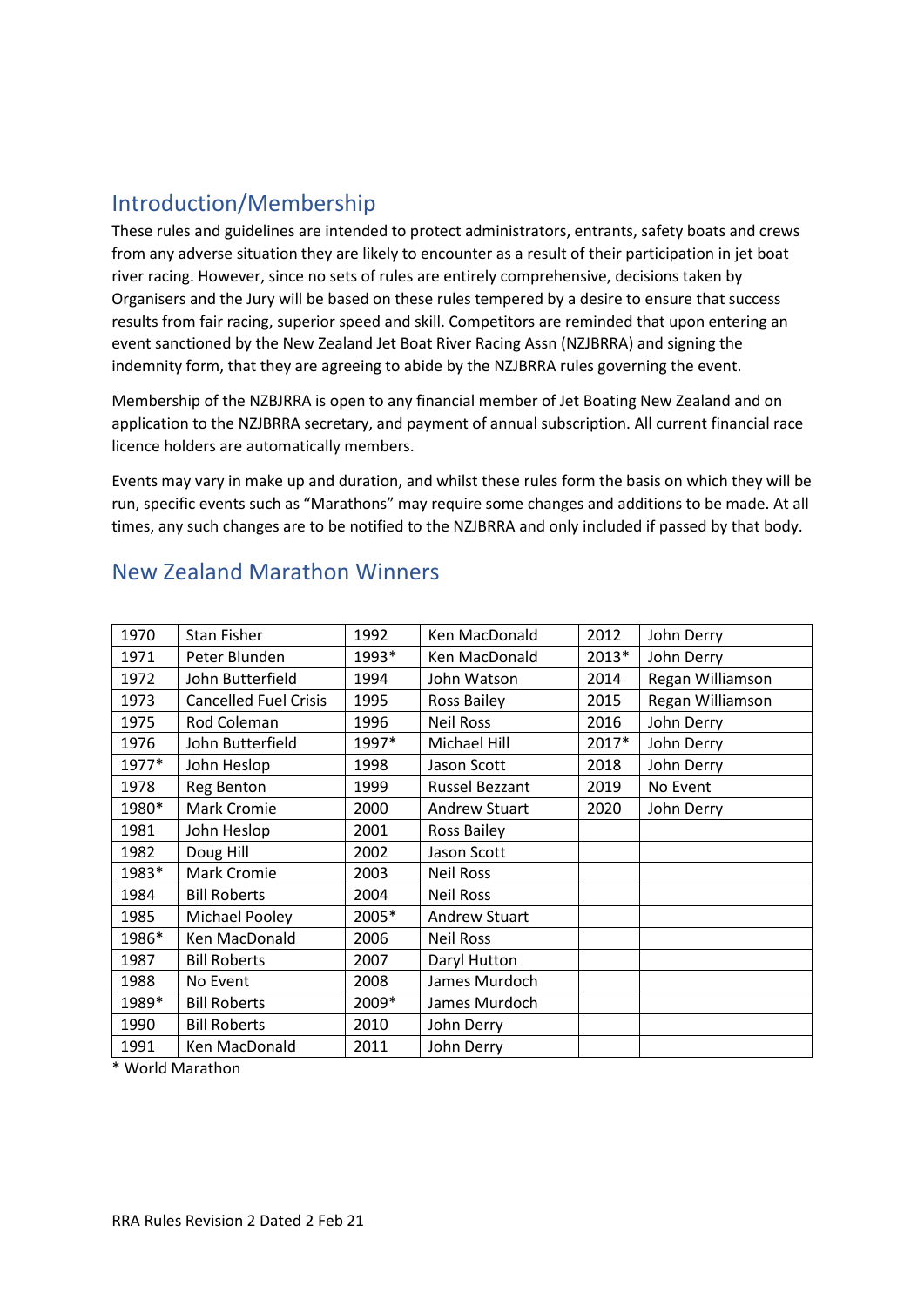## <span id="page-2-0"></span>1) Racing Licences

- a) No person may take part in a race without holding and presenting a current approved Race Licence, current medical certificate (not less than 12 months old), First Aid Certificate.
- b) An approved Race Licence is a current JBNZ issued NZJBRRA Race Licence, or overseas competitors UIM International Licence, or a valid Jet Boat Race Licence issued by their National Authority.
- c) Endorsements All or any of the following steps can be taken by the Management Committee of the NZJBRRA;
	- i) Reprimand (in writing) to be recorded in Licence/Logbook,
	- ii) Disqualification (in writing) to be recorded in Licence/Logbook,
	- iii) Licence suspension or Cancellation, in which case the licence holder may be required to appear before a disciplinary committee, and,
	- iv) All licence holders shall complete and sign the UIM Therapeutic use exemption form.
- d) To obtain a Race Licence a person shall;
	- i) Be eighteen [18] years of age or over,
	- ii) Be a current financial member of JBNZ,
	- iii) Answer an oral questionnaire based on the template of questions on the NZJBRRA Race rules. Questionnaire template is available from the NZJBRRA Secretary or NZJBRRA Licencing Officer,
	- iv) Take the Licencing Officer for a test run in their boat,
	- v) Hold a current approved First Aid Certificate,
	- vi) Hold a NZJBRRA approved medical certificate which shall be approved annually,
	- vii) All crew in race boats shall be members of JBNZ and NZJBRRA (It is permissible for any person wishing to become a member to join on the day,
	- viii) All crew in race boats shall hold an approved first aid certificate, and,
	- ix) Once all criteria have been met, the applicant needs the approval of their JBNZ Branch committee. Upon approval, all documents along with \$250.00 application fee are to be submitted to the NZJBRRA Secretary by email a[t riverracingnz@gmail.com](mailto:riverracingnz@gmail.com) who on approval of the medical certificate will issue a licence and log book. All licence queries in the first instance are to be directed to the NZJBRRA Licencing Officer.
- e) Licence Fees. Annual Fee \$250.00 payable with annual JBNZ membership subscription, navigator membership annual fee \$100.00. Whilst a medical examination is required annually, NZJBRRA executive reserve the right to require any driver to undertake a medical at their discretion. It is the responsibility of the licence holder to report any change in their state of health to the NZJBRRA Executive Officer.

### <span id="page-2-1"></span>2) Racing Classes

- a) The racing classes are;
	- i) Unlimited Class: 7701cc and above
	- ii) A Class: 0-7700cc
	- iii) CX Class: as per 2b
	- iv) FX Class: as per 2c
- b) CX Class Specifications;
	- i) Hull: Any type of hull design and material,
	- ii) Length of Hull: The minimum dimensions are 4.88m (16 ft),
	- iii) Safety Cage: As per rule 11.
	- iv) Engine Type: 8 Cylinder, naturally aspirated (no forced induction),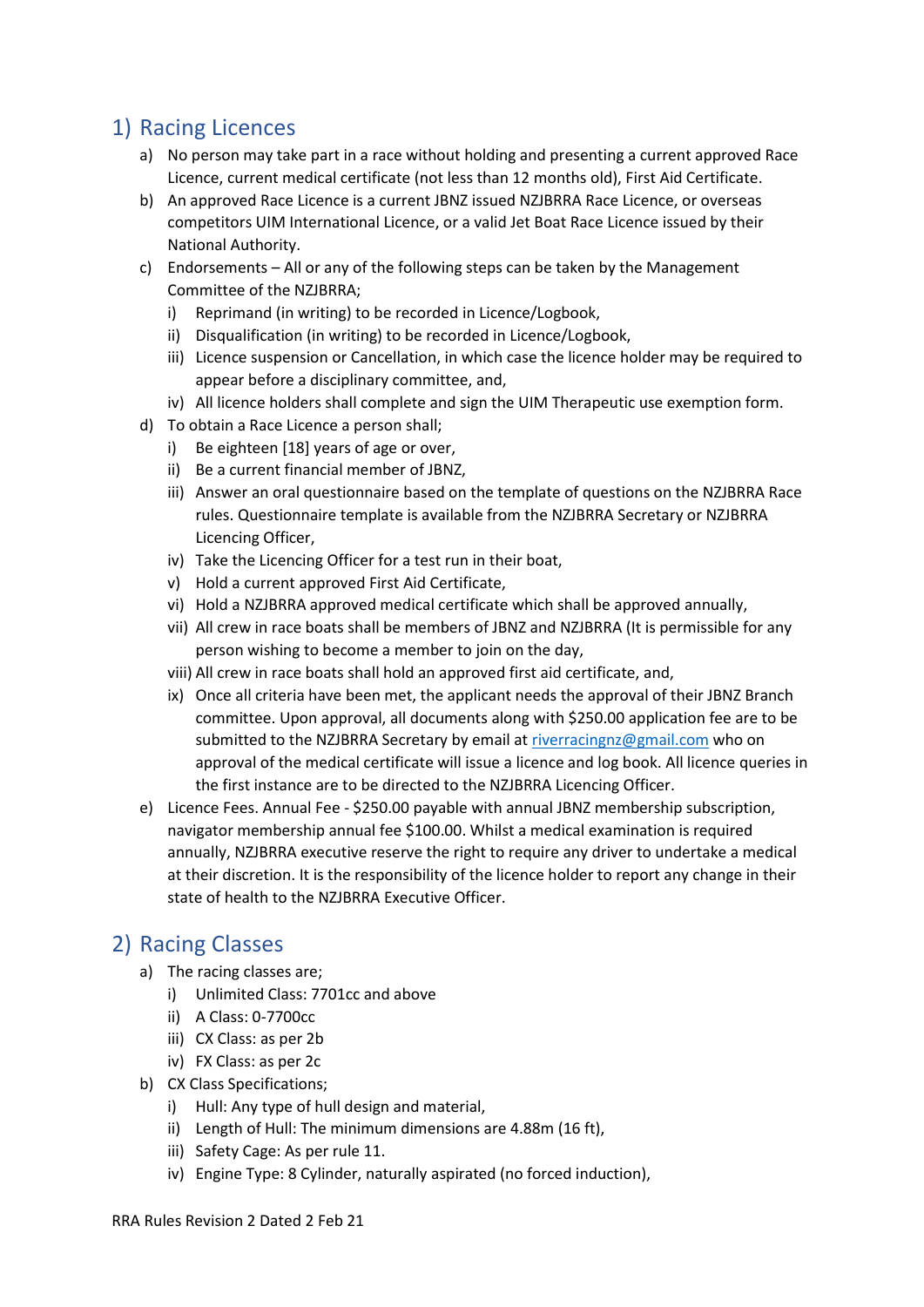- v) Engine: Chevrolet LS3 (376ci) stock crate engine 480, 515 or CT525,
- vi) Cylinder Bore: No overbore is allowed. No block can be sleeved in the bore,
- vii) Cylinder Heads: Factory stock heads, no aftermarket parts or machining is allowed,
- viii) No replacement valve seats, machining, milling head, polishing and/or port work of any kind is allowed,
- ix) Long Block: There is to be NO polishing, porting, grinding, cutting, filing, sanding or change to the state or shape of any factory casting, forging or material used in the engine, honing of bores prior to installing new factory rings is permitted,
- x) Oil Pump: No dry sump or vacuum pumps are allowed,
- xi) Oil Pan: Valve Covers and Fluid Damper: Any type, the oil pan can be of a larger capacity,
- xii) Ignition/Distributor: Any type,
- xiii) Intake Manifold: No aftermarket intake manifolds are allowed. No port matching on the intake manifold is allowed,
- xiv) Carburettor: Any type or the factory crate engine fuel injection system are allowed,
- xv) Fuel Injection: Factory GM manifold with aftermarket throttle body,
- xvi) Exhaust system: Any type, mufflers are recommended,
- xvii) Fuel: AV gas is allowed to be used in this class,
- xviii) Propulsion: Any type of jet drive, it can be modified,
- xix) Engine Rebuilding: In situations where the integrity of the motor has been compromised a rebuild is allowed. This requires the use of factory parts with part numbers matching those of the crate motors parts list with the exception of those parts listed in para. 2.b. xx. All work is to be undertaken leaving all tolerances within normal factory guidelines. There is still NO machining allowed,
- xx) The use of aftermarket valve springs is permitted. Only part number Pac 1215 can be used. The use of aftermarket oil pump is permitted, only Manley brand part number 71295 can be used (Both parts can be sourced from Cylinder Head Specialists in Christchurch). Proof of purchase must be provided if requested and any aftermarket parts fitted is to be recorded in the boat's logbook, and,
- xxi) Random testing of engines will take place
- c) FX Class Specifications;
	- i) Hull: Any type of hull design and material,
	- ii) Length of Hull: The minimum dimensions are 3.96m (13 ft),
	- iii) Safety Cage: As per rule 11.
	- iv) Engine Type: 8 Cylinder, naturally aspirated (no forced induction),
	- v) Engine: Chevrolet ZZ4 Crate Engine (part number 24502609) with a maximum displacement of 5740cc or the ZZ5 Crate engine (part number 19301294) with a maximum displacement of 5740cc or the CT350 Crate engine (part number19258602) with a maximum displacement of 5740cc or the SP350 Crate engine (part number 19333157) with a maximum displacement of 5740cc or the ZZ6 Crate Engine (part number 19351533 or 19417576) maximum displacement of 5740cc or the CT400 Crate engine (part number 88869604) maximum displacement of 5740cc . NOTE – Factory upgrade kits are not allowed to be run,
	- vi) Cylinder Bore: No overbore is allowed. No block can be sleeved in the bore,
	- vii) Cylinder Heads: Stock GM ZZ4, SP350 cast aluminium or CT350 Voetec Iron, no aftermarket cylinder heads are allowed,
	- viii) No replacement valve seats, machining, milling head, polishing and/or port work of any kind is allowed,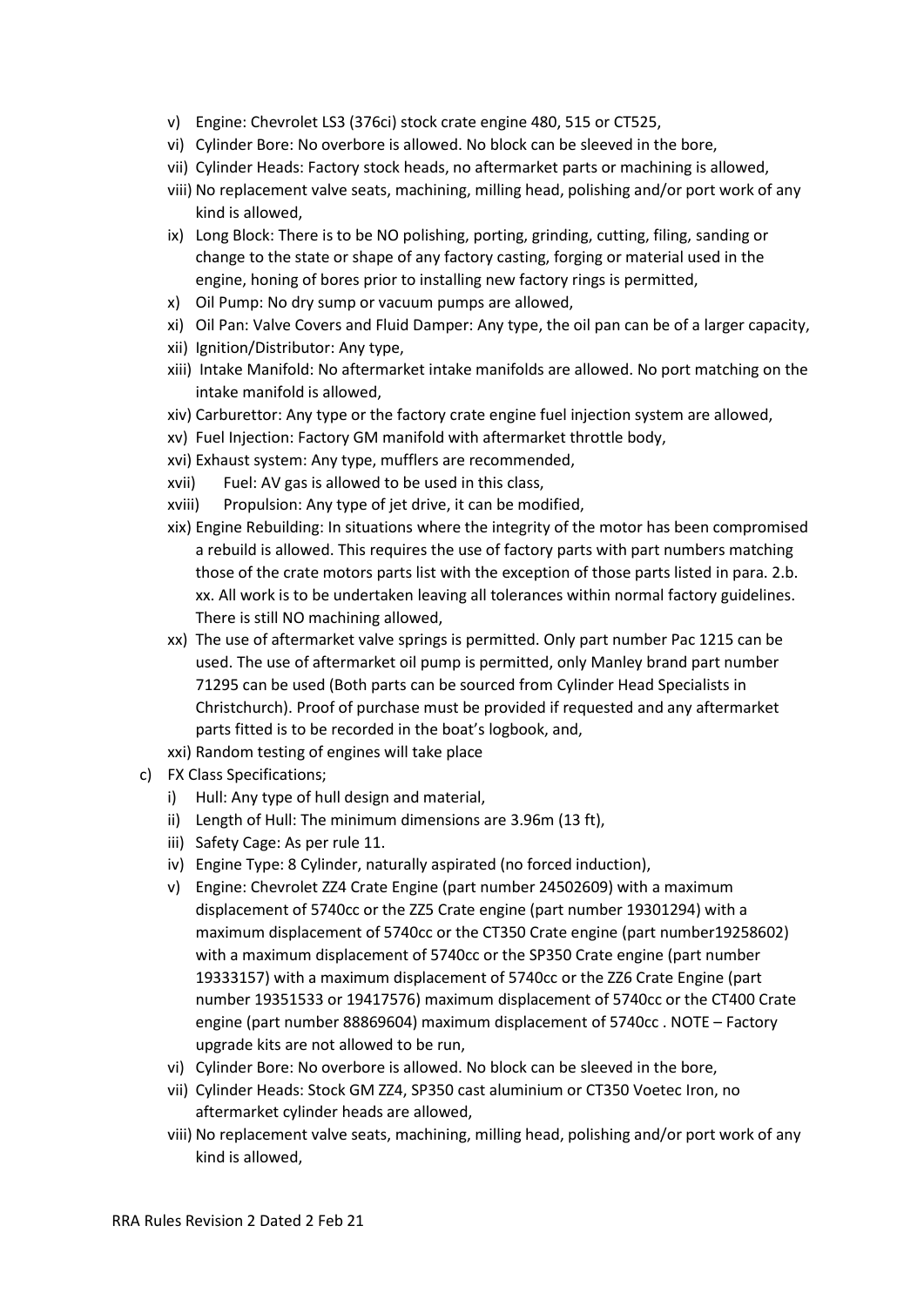- ix) Long Block: There is to be NO polishing, porting, grinding, cutting, filing, sanding or change to the state or shape of any factory casting, forging or material used in the engine, honing of bores prior to installing new factory rings is permitted,
- x) Oil Pump: No dry sump or vacuum pumps are allowed,
- xi) Oil Pan: Valve Covers and Fluid Damper: Any type, the oil pan can be of a larger capacity,
- xii) Ignition/Distributor: Any type,
- xiii) Intake Manifold: No aftermarket intake manifolds are allowed. No port matching on the intake manifold is allowed,
- xiv) Carburettor: Any type not exceeding 750CFM,
- xv) Exhaust system: Any type, mufflers are recommended,
- xvi) Fuel: AV gas is allowed to be used in this class,
- xvii) Propulsion: Any type of jet drive, it can be modified,
- xviii) Engine Rebuilding: In situations where the integrity of the motor has been compromised a rebuild is allowed. This requires the use of factory parts with part numbers matching those of the crate motors parts list with the exception of those parts listed in para. 2.c.xix . All work is to be undertaken leaving all tolerances within normal factory guidelines. There is still NO machining allowed. No swapping of engine parts from one crate engine to another for example ZZ4 heads onto a CT350,
- xix) The use of aftermarket valve springs is permitted. Only part number #6215-1. 1.290-.885 beehive spring can be used (Parts can be sourced from Cylinder Head Specialists in Christchurch) Proof of purchase must be provided if requested and any aftermarket parts fitted are to be recorded in the boats logbook, and,
- xx) Random testing of engines will take place.
- d) Penalties for FX and CX engines
	- i) Any FX or CX entrant may be asked to partially dismantle their engine, after any event, for the purpose of checking factory engine specifications. Failure to comply will result in disqualification from the event and all championship points deducted,
	- ii) RRA will provide head gaskets and cylinder head bolts (bolts CX only) to any team that is asked to dismantle their engine provided they are deemed to be compliant after inspection. All other costs incurred to disassemble/reassemble the engine are the sole responsibility of the race team,
	- iii) Non-performance enhancing modifications will incur the following penalties;
		- (1) Disqualification from the event,
		- (2) All championship points removed for that event,
		- (3) Engine or Heads stamped as non-compliant, and,
		- (4) Must be compliant by the next Marathon (can continue to use the non-compliant engine in that class until Marathon),
	- iv) Performance enhancing modifications will incur the following penalties;
		- (1) Disqualification from the event,
		- (2) All championship points for season removed,
		- (3) No further championship points for that season,
		- (4) Engine or Heads stamped as non-compliant, and,
		- (5) Banned from the class (FX or CX) for a period of 12 months from the date of the infringement, and,
	- v) It is the responsibility of the technical committee to decide if modifications are performance enhancing or not.
- e) Multiplication Factors;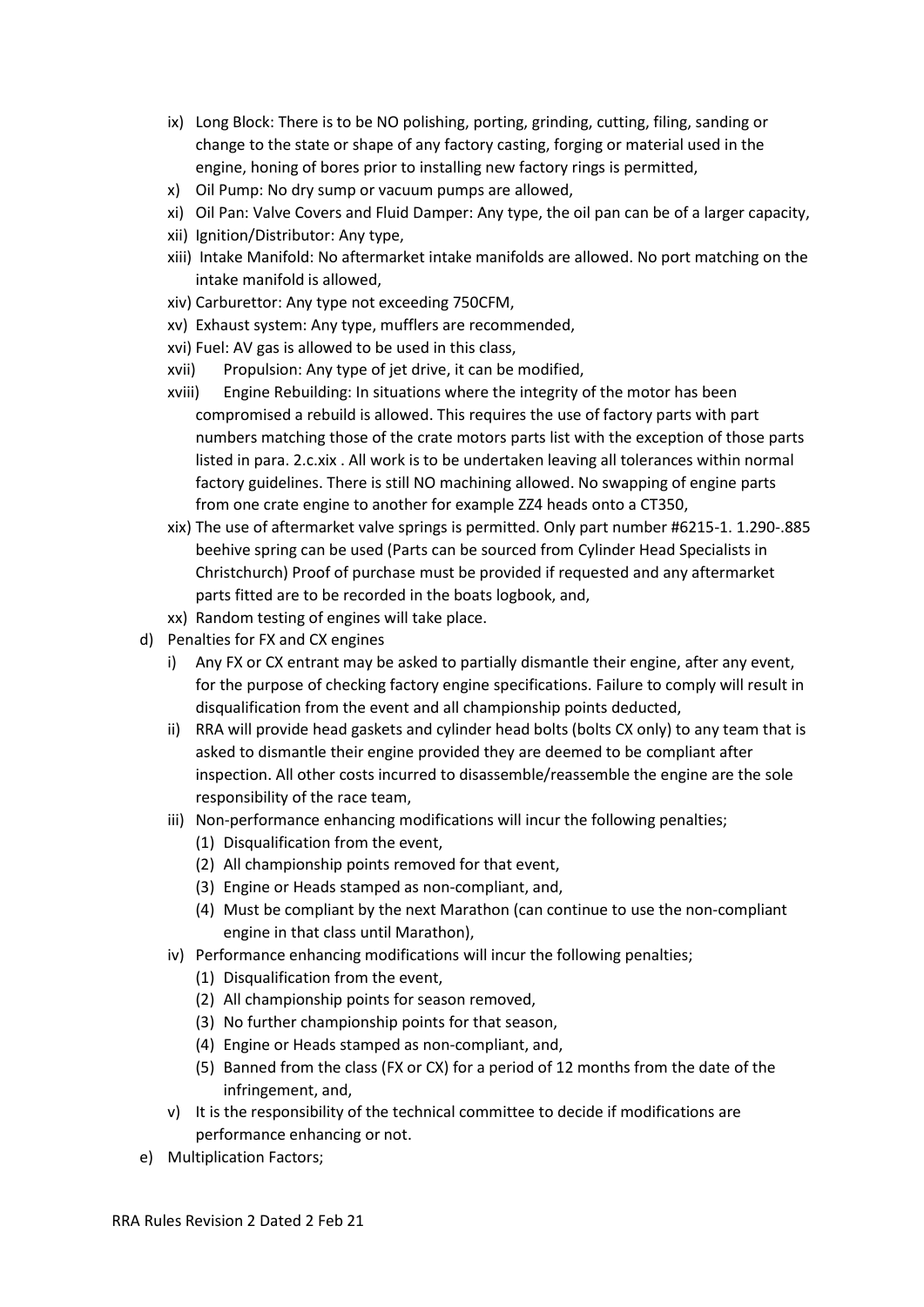- i) Forced induction engines (Turbo, Supercharger), (except two stroke engines) those using combustion supporting additives (Nitrous Oxide) will be required to multiply their CC rating by 1.8 to obtain their class rating,
- ii) Rotary engines will be required to multiply their CC rating by 1.8, and if forced induction is utilized, by a further 1.8 to obtain their class rating,
- iii) Diesel engines are not subject to any multiplication factors to obtain class rating irrespective of whether forced induction is utilized,
- iv) Turbine engines shall fall into unlimited class,
- f) Race events/legs based on handicap times are to be run under the Interprovincial Series handicap structure. Race time less handicap % as per class. Race times are based off handicapped time in accordance with published NZJBRRA rules and regulations. The handicap percentages are as follows;
	- i) U Class Actual time
	- ii) A Class 3%
	- iii) CX Class 5%
	- iv) FX Class 10%

### <span id="page-5-0"></span>3) Entries

- a) Admission
	- i) The organisers have the right to decide whether an entry is acceptable,
	- ii) An entry is not valid unless it meets the advertised criteria.
	- iii) All entries shall be completed on the official NZJBRRA entry form and the indemnity shall be confirmed, and competitor's checklist shall be signed at Tech Inspection. Official online entry form link,<http://www.nzjbrra.co.nz/race-entry-form/>
	- iv) The organisers reserve the right to limit the number of entries.
- b) Entry fee to be set by the event organisers. A higher fee may be imposed for late entries. An entry is only valid after the fee has been paid in full.
- c) Crew
	- i) All drivers shall be at least eighteen [18] years of age. Crew shall be at least [16] years of age.
	- ii) Any crew (which includes the driver) shall comprise of not less than two [2] nor more than three [3] members for the duration of the event.
	- iii) Any changes to crew in a race boat from that advised in an entry form shall be brought to the race controllers' attention prior to the start of the event.
	- iv) Crew changes during the event will only be accepted on medical or compassionate grounds and only with the explicit consent of the Race Controller.
	- v) Each entrant shall have the boat driver designated as Captain who is responsible for the boat and all the actions of its crew. All matters relating to the race shall be conducted through the Captain.
	- vi) All drivers and crew are obliged to know the rules of river racing, and in particular the passing rule.
	- vii) No class is to be included in any event unless there are a minimum of three entrants starting in that class.
	- viii) In any event where there are less than three entrants in a class, the race organiser may move or combine classes to enable a race, with the exception of moving any classes into CX or FX. The race organisers decision will be final.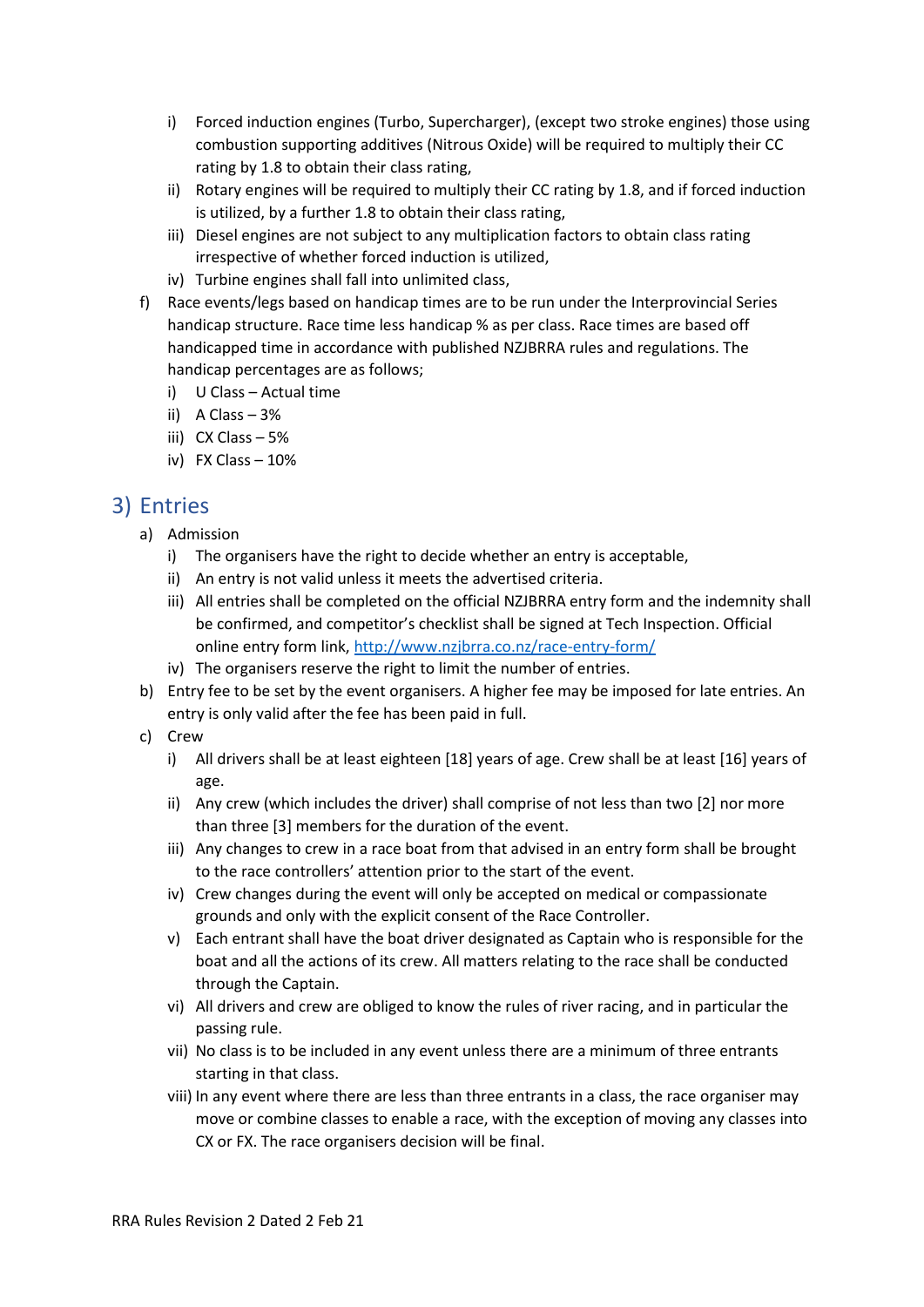### <span id="page-6-0"></span>4) Distinctive Marks

- a) Official sponsor's decals where supplied by the organisers, shall be fixed to the boat and legible as directed for the duration of the event.
- b) All rights to advertising for any part of an event remains the sole property of the organisers or their nominees. No crew members or other persons shall permit any other person or organisation to use any information without the permission of the organisers.
- c) JBNZ registration letters, a minimum of 70mm high, shall be affixed and legible.
- d) Race numbers shall be black at least 300mm in height with class letter three quarters of the number size on a white block background or reverse. Stylised numbers are acceptable but shall be legible and easy to read at a long distance. NO EXCEPTIONS. Final discretion will be with the Tech Inspectors and/or the Race Controller.
- e) Numbers are to be placed midships on each side of boat (and not obscured by water outlets or such like) plus on the foredeck (Foredeck numbers to be read from the front of the boat).
- f) Clear and legible boat race numbers shall be displayed on the side and rear of the boat trailer and also on the windscreen of the tow vehicle.

## <span id="page-6-1"></span>5) Safety Rules

- a) The first boat at an accident/incident scene shall take control of the accident/incident and stay at the scene until the accident/incident is safe and secure, or until suitable help arrives.
- b) Alcohol/Drugs
	- i) Competitors and officials shall not be under the influence of alcohol or other banned substances while participating in the event.
	- ii) Drug testing, when carried out, shall be by approved personal with appropriate equipment in accordance with procedures outlined in the relevant section of the Transport Act and UIM Handbook. Zero tolerance, any reading will result in disqualification.
	- iii) A competitor shall, if requested by an authorised official, submit to an alcohol/drug test. Refusal or failure to do so may be taken as if a positive test had been recorded and dealt with accordingly.
	- iv) Any boat crew observed consuming liquor or other banned substance during the allocated time of racing or practicing, or who, in the opinion of the organisers is under the influence of liquor or any banned substance will be disqualified and have their race licence endorsed accordingly.

### <span id="page-6-2"></span>6) Race Boat Logbooks

- a) Each race boat competing must have a NZJBRRA logbook issued to the boat.
- b) The logbook serial number must be engraved on both the inside of the transom and the underside of the dashboard of the boat.
- c) Should the boat be sold, then the logbook shall be passed on to the new owner of the boat.

### <span id="page-6-3"></span>7) Warrant of Fitness

- a) All race boats are to are to hold a current Warrant of Fitness prior to entry of any event.
- b) A Warrant of Fitness may only be issued but an authorised NZJBRRA inspector as authorised by the Management Committee.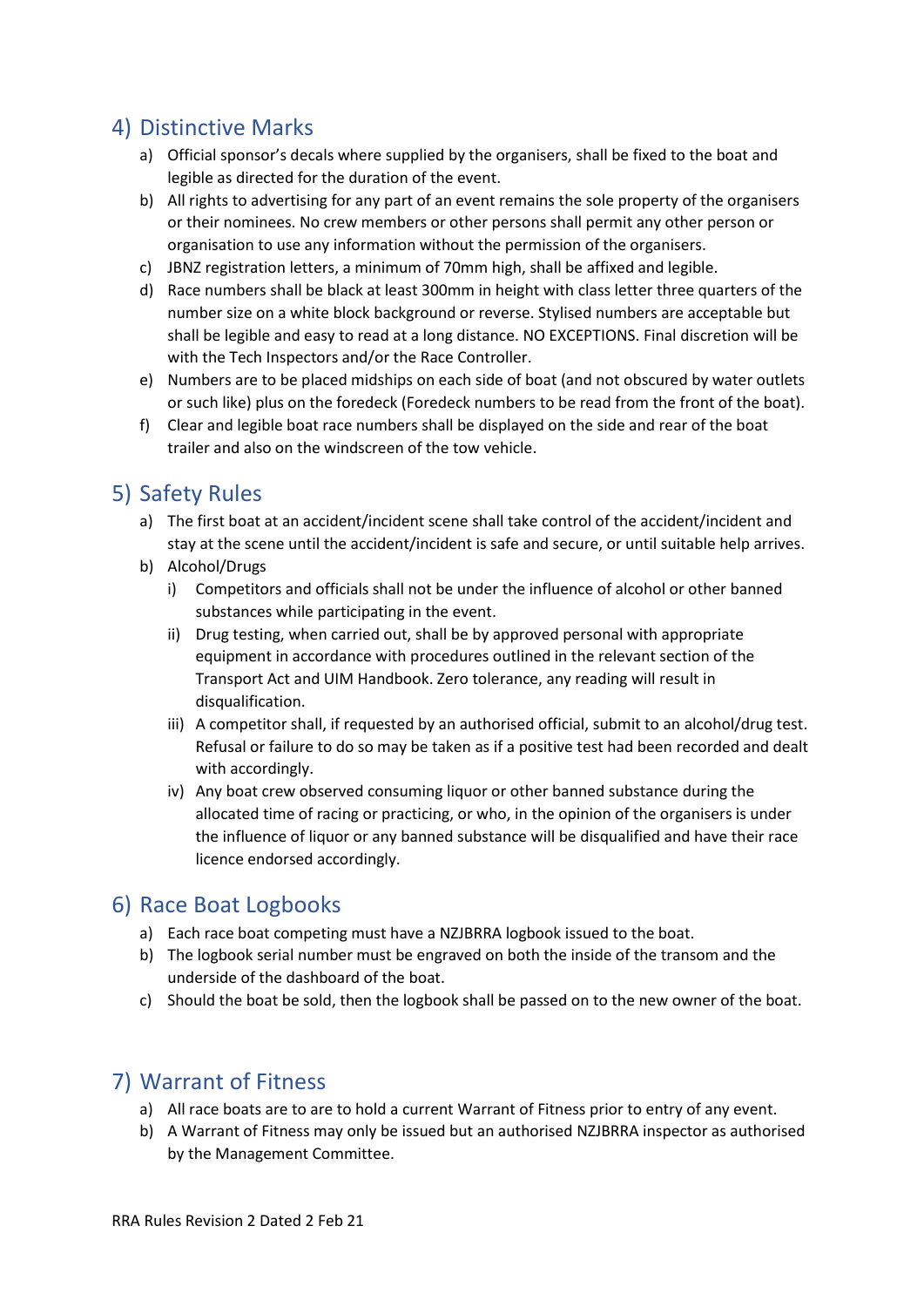c) A Warrant of Fitness will be valid for one year from the date of issue and will be recorded in the race boats logbook on the appropriate page.

### <span id="page-7-0"></span>8) Scrutineering Procedures

- a) At all major events i.e. World, NZ National events, a full and thorough scrutineering is to be carried out by competent people prior to the event.
- b) At all other events racers will complete their own NZJBRRA printed competitors scrutineering checklist, which shall be signed by a member of the crew. Various spot checks will be carried out at other race event tech Inspections.
- c) Spot checks may be carried out by officials with time penalties and up to total disqualification for any major breach may be applied.
- d) Motors/Hulls and other equipment subject to these rules may be inspected prior to and during racing events to ensure compliance with these rules. It is the responsibility of the entrant to ensure his craft complies fully with the race rules/requirements.
- e) All equipment shall be made available for inspection as requested by the organisers. If any equipment is found to consistently fail to comply with these rules, or if the owner/driver/crew has failed to comply with the spirit or the letter of these rules, the race controller may:
	- i) Rescind the entry
	- ii) Apply a 5% penalty for each and every item deficient, accumulative for each stage of the race for which the deficiency(s) remains, provided that safety is not materially affected.
- f) The race controller has the authority, after the finish of the race to order contestant(s) to dismantle the motor for inspection/measurement and or cc test with a meter. If such action indicates the correct displacement for the class entered, the race organisers may pay up to \$250.00 inc GST to the boat owner toward the costs of gaskets and/or labour, otherwise all costs shall be incurred by the boat owner. Should a test determine a motor is outside the limits of the class entered, then that competitor will be disqualified from the event.
- g) Any boat that is involved in an accident shall be re-inspected by the Technical Inspector. It is the responsibility of the competitor to ensure that this is done.

## <span id="page-7-1"></span>9) Safety Equipment

- a) A NZ or Australian Standards Approved Personal Flotation Device, with appropriate labelling, shall be worn at all times the boat is on the water. Crotch straps are required while racing. Specialised type 406 PFD's are recommended. In recognition of the constraints of seat belting and exiting in some boats, the NZJBRRA on a case by case basis, may accept professionally manufactured buoyancy aids for racing, including capsule suits and torso suits. It is the sole responsibility of the wearer to ensure the efficiency and type of PFD worn is appropriate to its intended use.
- b) Helmet. Each person aboard a race boat shall wear an approved helmet suitable for boat racing that is either red, yellow, orange or white colour, which complies with an equivalent NZ standard. The wearer is entirely responsible for the efficiency of their helmet.
- c) Clothing;
	- i) Fire resistant overalls are compulsory for all crew in race boats
	- ii) Face/feet/hand protection is strongly recommended
	- iii) Plastic wet weather gear may only be worn over fire resistant clothing
- d) Personal Safety. Each crew of a race boat shall carry on their person;
	- i) Personal Locator Beacon to be attached to driver or navigator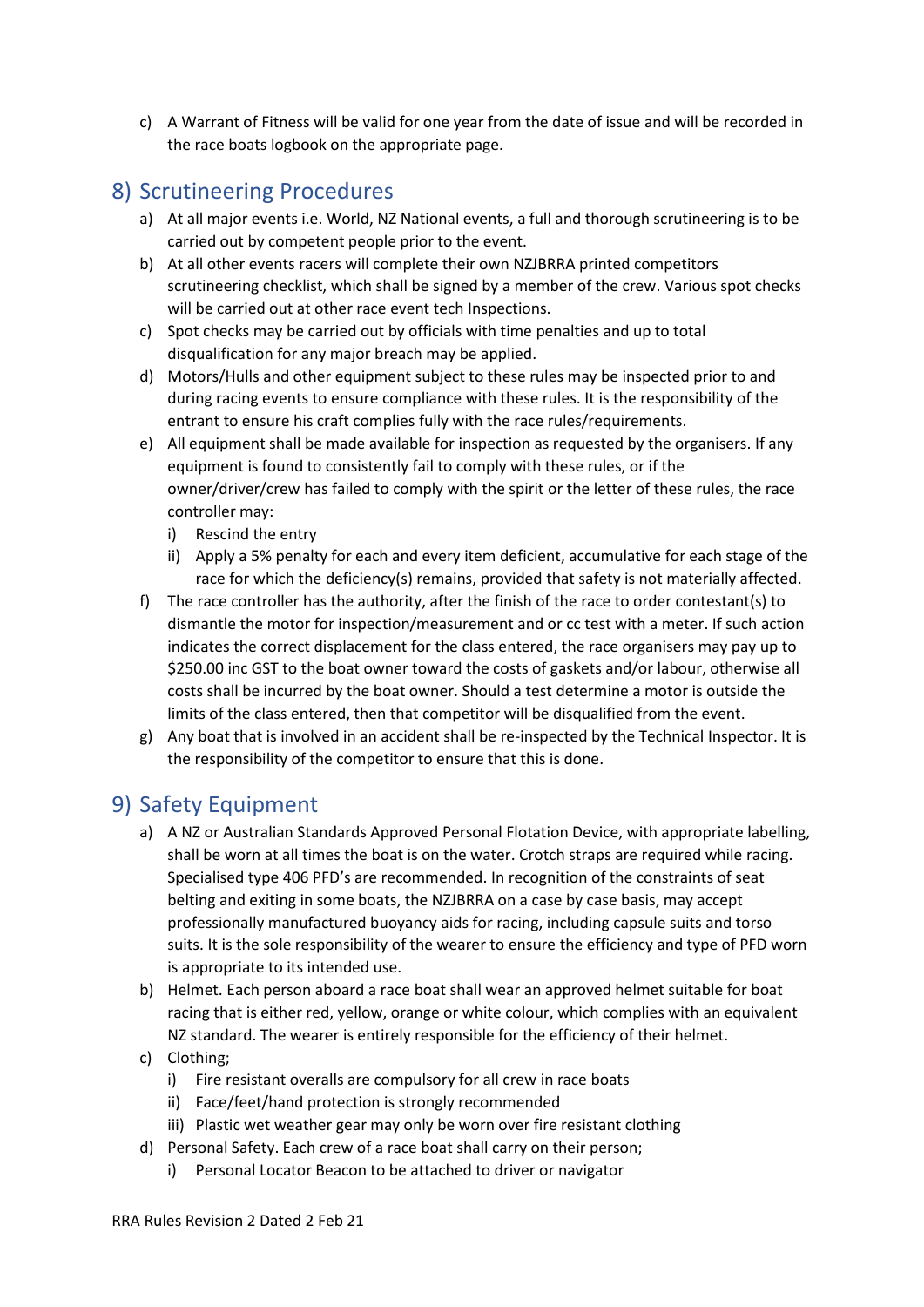- ii) Highly recommended all crew to carry on their person a resuscitation face shield.
- e) VHF Radios. Each boat competing in any race shall have working Marine VHF radio on board (min 3 watt).
- f) Each boat shall have an in date floating orange smoke canister on board.
- g) Helmet neck restraints are compulsory for all racers.

### <span id="page-8-0"></span>10) Equipment

- a) All boats involved in an event, whether racing or an official support boat shall have an equipment and safety inspection prior to the event. They shall have on board or comply with the following;
	- i) Comprehensive first aid kit in waterproof container including:
		- (1) St Johns or Red Cross first aid manual (highly recommended)
		- (2) Several bandages: crepe/cotton, 50mm, 75mm, 150mm & triangular
		- (3) Dressings: several Telfa dressings, small & large, assorted Elastoplast strips
		- (4) Safety pins, roll of adhesive plaster
		- (5) One super insulation sheet e.g. Soehngen
		- (6) Matches (30 waterproof or in waterproof container)
		- (7) Knife
	- ii) Orange distress flag minimum size 600mm 600mm attached to a handle.
	- iii) All safety boats shall carry a full set of race flags and be scrutineered for same along with all other kit as laid down in the JBNZ scrutineering list.
	- iv) Seat belts shall be securely fitted in all boats with roll bars;
		- (1) They shall be in suitable condition for the intended use and clearly show current SFI or FAI standards certification label, any label that cannot be read or belts in damaged condition will fail inspection,
		- (2) Belts will be of 75mm wide webbing, minimum 4-point harness. Depending on seat and boat design, belts are strongly recommended to be 5-point harness,
		- (3) The shoulder harness cannot run parallel or close to parallel to the back of the seat down to the floor.
		- (4) Damaged or expired belts during an event shall be replaced, quick release cords or finger loops are recommended for ease of operation to release the latch. The latch mechanism can be operator choice either leaver or cam lock systems.
		- (5) It is recommended racers check expiry dates when purchasing and choose appropriate belts suitable for their own application. NZJBRRA has adopted the MANZ standard of permitting the expiry of seatbelts to be twice the factory date as long as the condition is acceptable to the technical inspector.
	- v) Bow Rope Tow rope and attachment. All race boats shall be fitted with a 10m minimum bow rope and a 15m tow rope of minimum 12mm yacht braid or similar kevlar type rope. Any shackles in use shall be of a similar strength, minimum 10mm galv type.
	- vi) Fire extinguishers shall be carried in all boats.
		- (1) Permitted Types: Multi-purpose (A.B.C) dry powder of minimum capacity 2.0kg
		- (2) ATC/AFFF multi-purpose foam fire extinguisher capacity 1.75 litres.
		- (3) All race boats shall have the appropriate extinguishers fitted for the fuel being used. This is the race crew's responsibility to check they have the appropriate extinguishers fitted.
		- (4) Extinguishers shall be fitted in suitable mounting bracket capable of supporting the fire extinguisher in the event of an accident.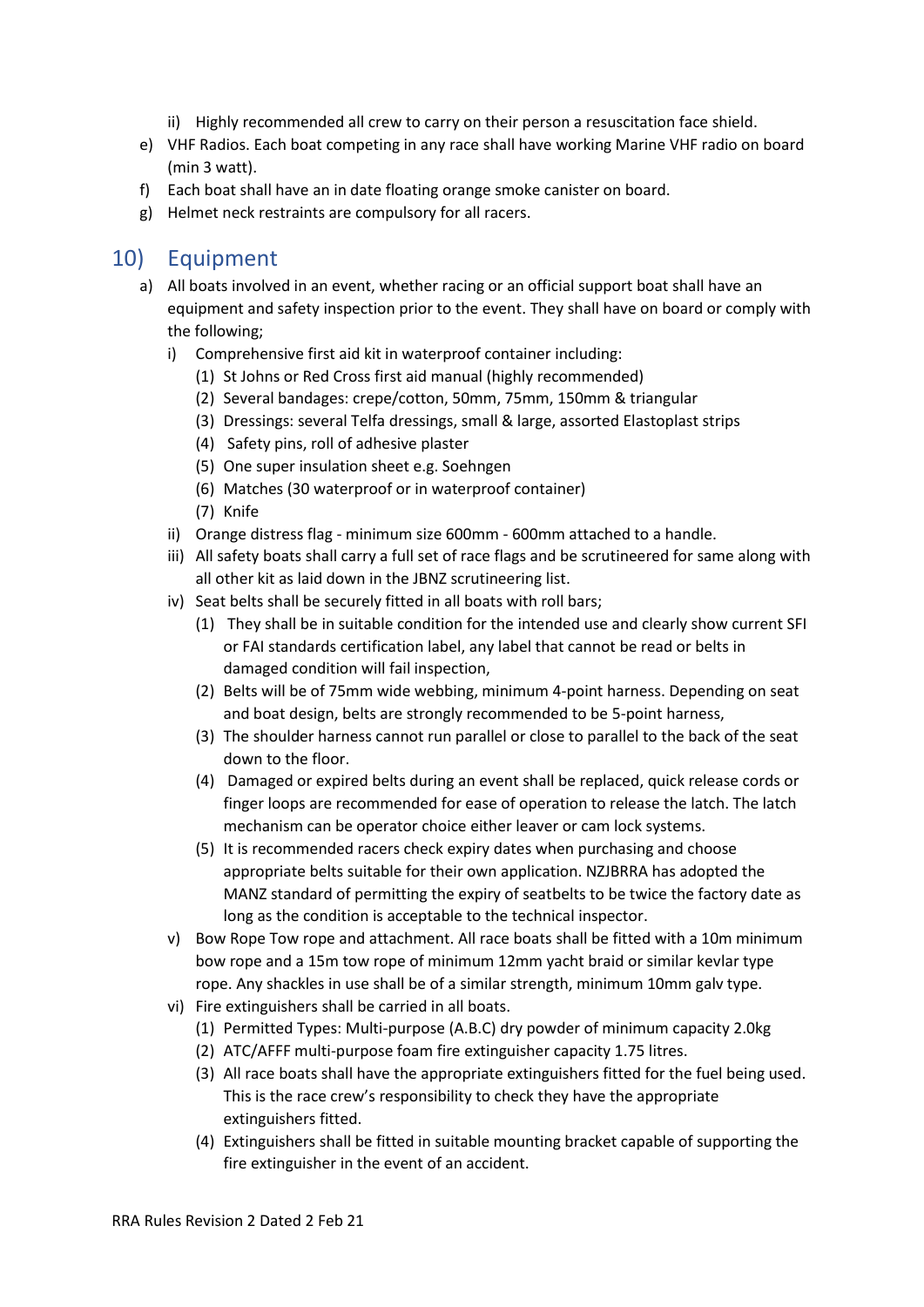- (5) Extinguishers shall have a tag to say they have been checked/serviced within the past 12 months.
- (6) Aerosol type extinguishers are not permitted.
- vii) Two paddles/oars in good condition.
- viii) Bilge pump; electric of minimum capacity 4400 litre per hr in good working order. Venturi pump can be an optional extra.
- ix) Reasonable tool kit and spares.
- x) Seats (including back rests), tanks, battery, windscreens (where fitted), (etc.) to be securely fixed.
- xi) Battery isolating switch to be located between the two front seats and easily accessible by driver and crew even when strapped in their seats, shall be identified by a red triangle of at least 75mm sides, to enable any person rendering assistance to locate the isolating switch. (In boats of metal construction, it is recommended that he isolating switch be on the earth terminal).
- xii) The steering system shall be in good condition and all threaded fixings shall have effective locking devices. A chain guide shall be fitted to boats with sprocket and chain steering. All other systems shall comply with manufacturers specifications for their intended use.
- xiii) It is recommended all exposed moving mechanical parts, i.e. belts, pulleys etc., be enclosed by a secure cover – metal mesh acceptable.
- xiv) Fuel Tanks
	- (1) Tanks shall not leak. Tanks shall be securely fastened
	- (2) Fillers fitted so no fuel can spill into the hull. (All spilt fuel is to be contained)
	- (3) Breathers Adequate breathers fitted to each tank, venting overboard and a minimum of 300mm from any un-cooled part of the exhaust system.
	- (4) Balance Pipes may be used. It shall be well secured and be covered by at least a 6mm alloy or steel cover if it runs directly under the driveshaft.
- xv) Fuel Take Offs
	- (1) May be from the top or the bottom of the fuel tanks.
- xvi) The use of fuel filters is recommended.
- xvii) Petrol/Methanol resistant, NZ standard approved, fuel lines shall be fitted and be well secured and in good condition.
- xviii) Methanol fuelled (includes as an additive) boats shall be marked with a bold RED letter 'M' at least 200mm high on both sides of the boat immediately adjacent to the fuel tanks. (And appropriate fire extinguisher on board).
- xix) All boats shall have a minimum of two throttle return springs either one of which is capable of closing the throttles.
- xx) Ventilation for totally enclosed engines the bilge shall contain a bilge blower. All other engine compartments shall be adequately ventilated.
- b) Scrutineering
	- i) All drivers should tech inspect their own boats prior to an event. At an event and after the boat has passed tech inspection the Race Committee may re-inspect it at random to ensure that all of its compulsory equipment is present and technical specifications are in compliance with the rules.
	- ii) All boats shall carry all listed equipment and shall maintain safety standards as directed under the rules for the duration of the event.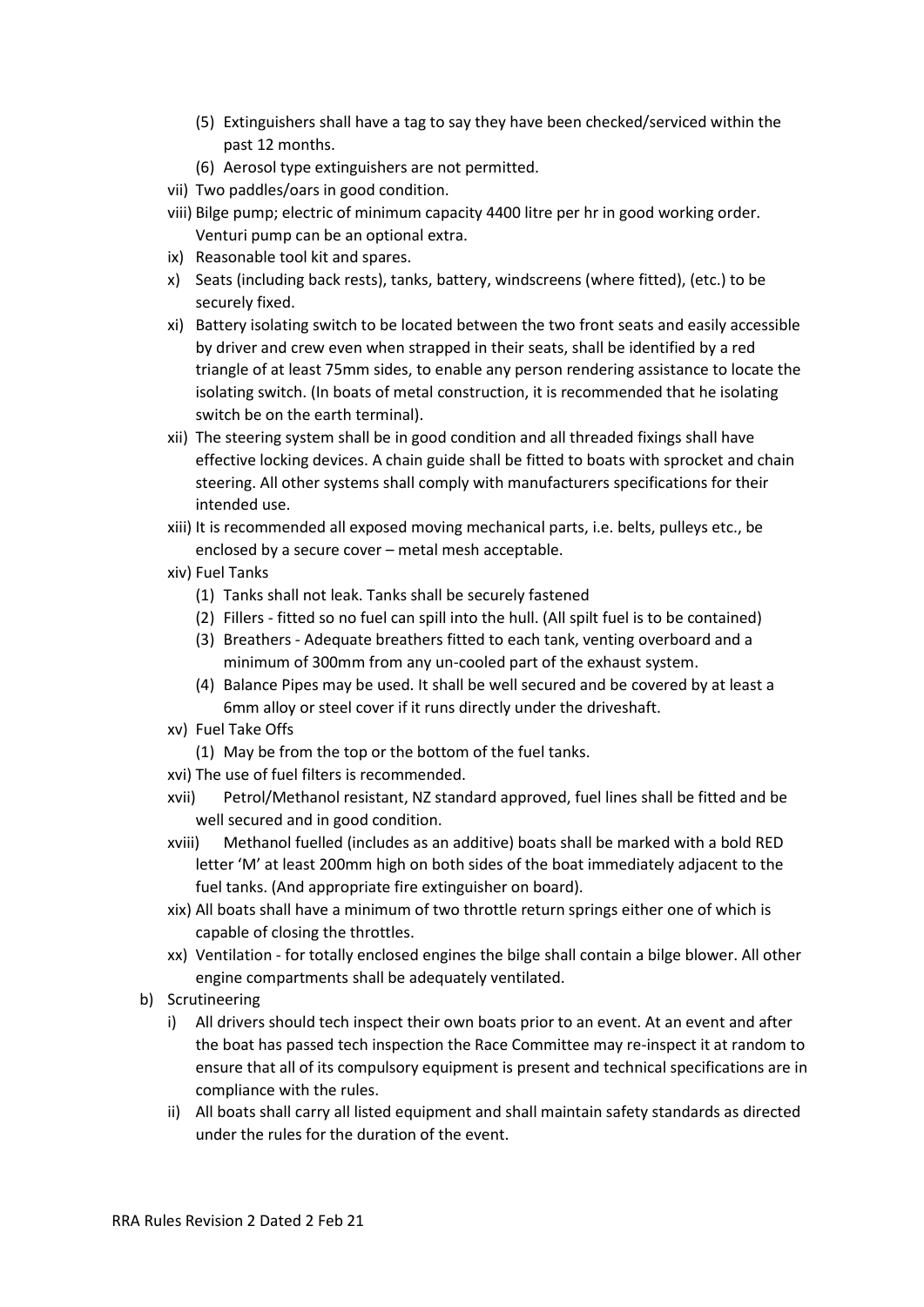## <span id="page-10-0"></span>11) Safety Cages

- a) RRA Safety Cage Design Specifications
	- i) The intention of these minimum specifications is to provide the best possible protection to drivers and navigators, taking into consideration the accidents which have occurred within the sport over all nations that compete. NO guarantee is implied or stated, nor is any responsibility taken regarding the degree of protection or safety afforded by any safety cage construction to these specifications. Owners are encouraged to seek the advice of a structural engineer qualified in safety cage design.
- b) Roll Cage Materials
	- i) The 2 main hoops shall be made out of 44.5mm diameter, either round chrome moly tube (SAE 4130), minimum wall thickness 2.1mm or NZ Tube Mills - Roll cage Tube (NZTM-Q29/C350/ERW) or ITM - Roll cage Tube (MSNZ-Q29/C350/ERW), minimum wall thickness 2.6mm or DOM tubing (1018 to 1026) with a minimum wall thickness 2.6mm. All other braces & struts can be made out of 38.1mm diameter of the same tube type and minimum thickness. Aluminium is NOT permitted.
	- ii) For existing steel safety cages (prior to June 2018) with main hoops of 38.1mm diameter, these may be acceptable providing proof of the material type can be confirmed and the configuration is acceptable to the NZJBRRA Technical Committee.
	- iii) Attaching plates shall be a minimum of 5mm thick steel.
	- iv) No equipment inside the boat may be attached to the cage structure if it compromises the safety cage integrity.
- c) Welding and forming
	- i) All joints shall be fully welded by a competent welder and remain unground using the correct welding process for the material and TIG (Tungsten Inert Gas) or MIG (Wire Feed) welds shall employ a steel filler metal which is compatible with the base material.
	- ii) Chrome Moly joints shall be preheated and welded in 90-degree increments to avoid brittleness.
	- iii) Tubes shall be contoured and shaped for a close fit prior to welding.
	- iv) Tubes cannot be flattened in order to make a joint.
	- v) The manufacturer shall fill out the declaration on the appropriate Endorsement form.
	- vi) The main hoops of the cage may not be repaired by splicing, patching, cam-shelling, etc. All other components may be repaired by splicing, patching, clam-shelling, etc. according to generally accepted aircraft repair procedures. Each splice joint shall have an insert of 6" (152mm) minimum 3" (76mm) on each side of the joint centreline with rosette welds visible.
- d) Configuration & crew protection
	- i) The recommended configuration of the cage is either a "A" frame or half "A" frame with additional rear bracing struts and shall have a minimum of 2 main hoops. Rear bracing struts may be removable with a bolted splice (Fig. 1). Other configurations are acceptable providing they provide the same level of protection as set out below and are approved by the NZJBRRA Technical Committee.
	- ii) The main hoops shall be one-piece continuous tubing. No welds permitted other than at attachment points.
	- iii) The top corners of the main hoops shall be formed with one bend formed on a bender suitable for bending the material size used, ovality distortion to be no more than the wall thickness of the tube.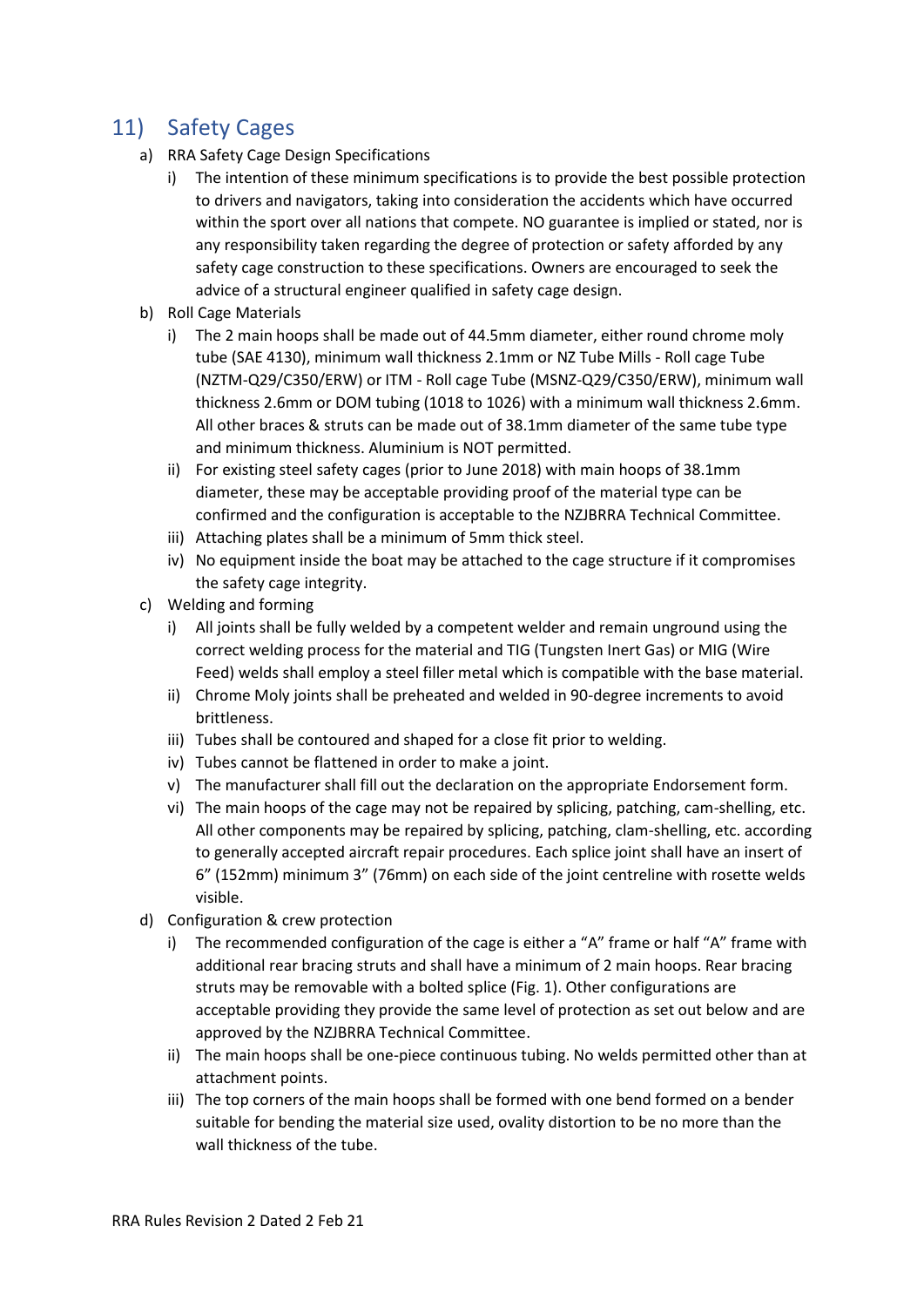- iv) The 2 main hoops shall be spaced apart at the head so that the helmet side elevation is fully protected from the front hoop and shall have a minimum of 3 tube spacers. (Fig. 1) Additional side intrusion bars may be added to provide this protection.
- v) The mounting points for the cage shoulder straps behind each crew member shall be between a line horizontal to the shoulders and a line drawn downwards from the shoulders at an angle of 25 degrees to the horizontal. (Fig.2)
- vi) On the side of the 2 main hoops there shall be a brace between approximately halfway up to form an A section. Each hoop at this point should be attached to the side panel (deck coaming) with 1x M8 bolt (Fig. 8). It is recommended that this brace extend around the inside of the top of the screen and be secured by 4x M8 bolts to the screen to provide support under impact loads from water or obstacle (Fig.7 ).
- vii) For new boats constructed after June 2018, Helmet clearance shall be 150mm from the main hoops for the tallest crew member and 100mm from the X brace or rear obstruction (Fig. 1). For older cages 100mm top clearance is acceptable providing there is sufficient inverted side escape area.
- viii) An X-styled brace going from the corner of the rear main hoop to either:
	- (1) The back cross bar then down to the engine bearers or outer chine area,
	- (2) Goes directly to the engine bearers or chine area and joined where they intersect (If the lower part of the X-brace goes to the outer chine, it shall have suitable load distributing plates on attachment points (Fig. 7), or,
	- (3) Bracing from the engine bearer to the deck coaming then to the centre of the hoop for turbines.
- ix) At the base of the side of the 2 main hoops, there shall be a brace between parallel above the chine for the seat rails to connect to. It is recommended that this brace extend around to the front screen support member then around to other side brace (Front impact struts) (Fig.5 ). This brace shall be clear of the crew's feet and is not required if there is a front bulkhead.
- x) The base connection to the hull of the main hoops shall be a 5mm minimum thick steel plate or angle, welded centrally to the hoop. This will be connected to the chine by a 10mm thick aluminium plate welded to the chine and bolted together with 2x M10 bolts or 4x M8 bolts or 6x M6 bolts (Fig. 8). There shall be a stiffening plate across the sponsion at the fixing location.
- xi) The front hoop or side intrusion bars shall be in front of equal to the front of the crew's helmet when viewed from the side (Fig. 6). This is to provide protection to the crew from over hanging obstacles. It is important that this hoop position does not compromise the inverted side escape zone (Fig.2).
- xii) The top of the screen shall be of a height equal to the bottom of the crew's helmet (ie. No more than the crew's helmet may extend above the screen) and shall be of an angle that will deflect water and front on obstacles over the helmet. It is recommended that the top of the screen be supported from the centre deflection bar and screen support brace of the cage. This will then either be supported by a bulkhead or deck support struts to the base of the hull (Fig. 5).
- xiii) The top deck shall be supported to the base of the boat by support a bulkhead or vertical struts. This is to prevent the deck from collapsing under impact loads.
- xiv) A mid deflection bar from the centre of the front hoop to the top deck of the boat shall be installed to help deflect over hanging obstacles over the cage (Fig. 5).
- xv) Inverted side escape zone There shall be sufficient space for the crew to escape and inverted or overturned boat (Fig. 2).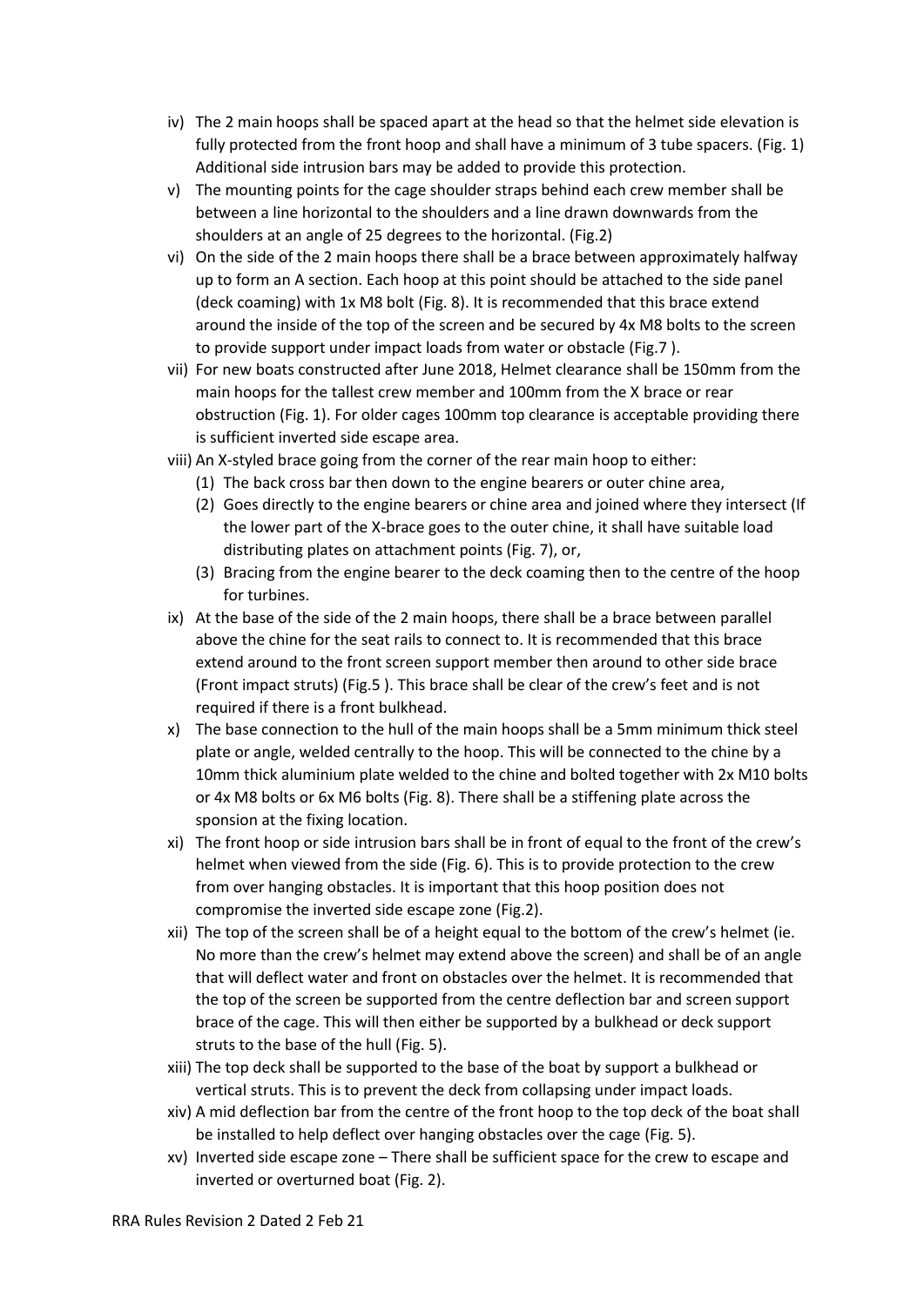- xvi) Seat mounts shall be mounted to the cage. The seat base assembly shall either be constructed using the same welding & fabrication procedures as for forming the roll cage structure or constructed from Aluminium bolted to the A frame base brace (Fig. 9). Seats shall have side head support.
- xvii) Seat belt harness points shall be secured to the safety cage and be constructed to withstand the same force as the harness is designed for. Harness anchoring bolts shall be a minimum size of a 7/16, 20UNF- threaded eye bolt and have suitable back up washer. Shoulder straps may be laced to the X frame as above.
- xviii) Safety cage padding with a minimum 20mm thickness shall extend a minimum of 180 degrees around the safety cage tubing and be of high density foam padding. Padding shall be placed where in the event of an accident the expected trajectory of the occupant's body parts may make contact.
- e) Method of Securing
	- i) Attachment plates or load-spreading flanges shall be welded to the tube ends to secure the cage to the boat and shall be at least 5mm minimum thickness.
	- ii) For rectangular plates:
		- (1) Minimum width of the plate = tube diameter.
		- (2) Minimum length of the plate + tube diameter x 2.
	- iii) For circular attaching plates: minimum diameter of round flanges should be tube outside diameter x 2.
	- iv) The safety cage may only be bolted to the boat as above.
- f) Safety Cage Endorsement
	- i) Endorsement is the term applied to the process which ensures that a safety structure has been constructed to the RRA roll cage design specification. The purpose of this section is to provide guidelines relative to the application requirements and processing of safety cage endorsement by the NZJBRRA Technical Committee.
	- ii) As a general rule, safety structures may be fabricated by anyone who has the required knowledge, skills and ability although it is highly recommended that this work is entrusted to a qualified professional.
- g) Endorsement Process
	- i) This is the general standard for safety cage/roll bar compliance (acceptance) and is required for all boats competing in events associated with NZJBRRA. The structure shall be endorsed by NZJBRRA and a copy of the compliance shall be contained in the boats NZJBRRA race boat logbook.
	- ii) All applications for Endorsement shall be submitted on the current Safety Cage Endorsement Application – Technical Form T1.
		- (1) Material Specification Unknown: Where the material specification is unknown the owner of the boat will be required to provide evidence to the RRA Technical Committee of the materials suitability.
		- (2) Material Dimensions Unknown: Where the material dimensions (specifically wall thickness) are unknown, these dimensions shall be determined physical measurement or UT thickness testing. This applies to all members used in the principal structure. Measurements shall be performed by a member of the NZJBRRA Technical Committee. Where the material dimensions differ from the stated minimums the structure will be subject to approval by the NZJBRRA Technical Committee and (dependent upon approval) may be endorsed under Alternative Design.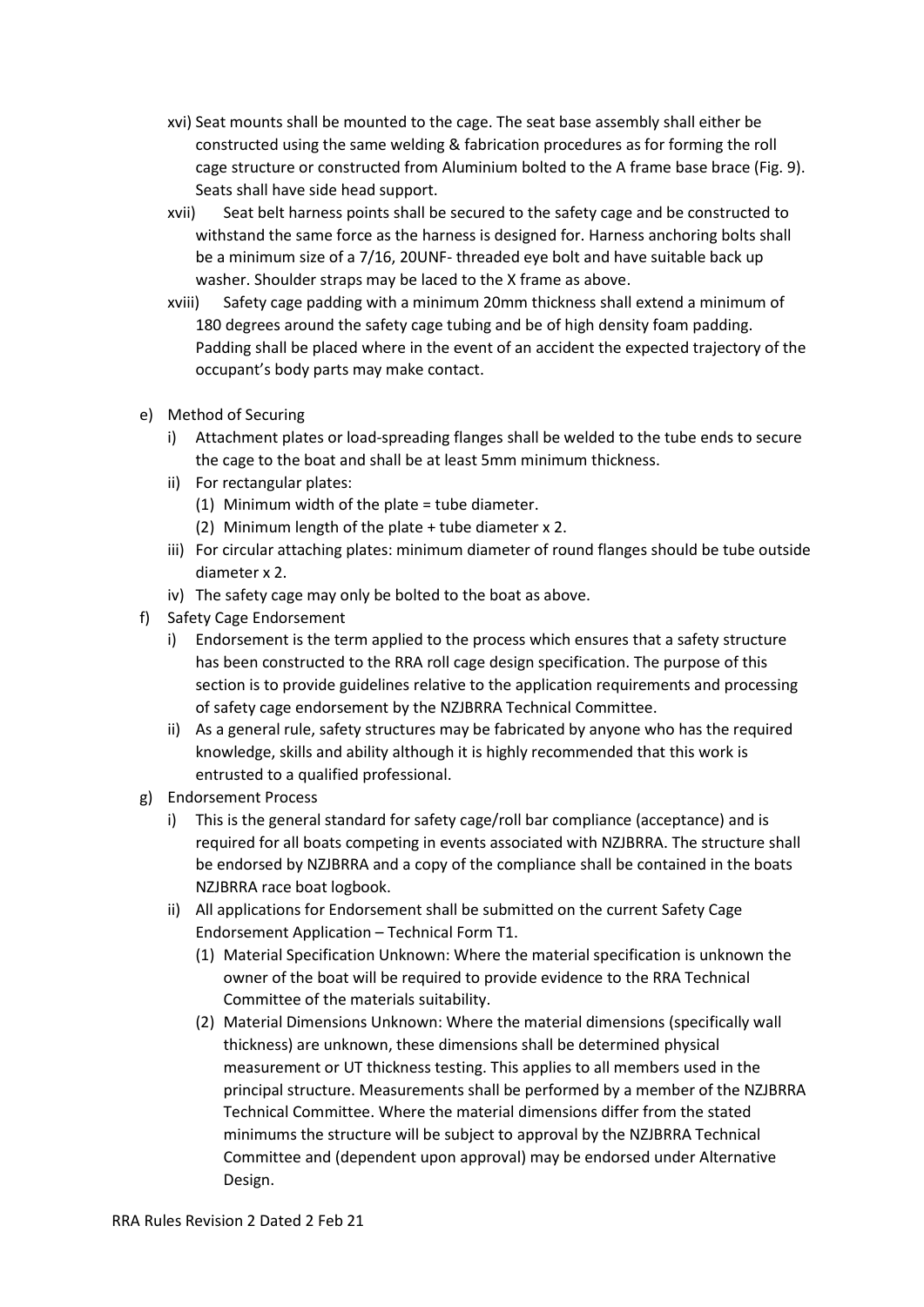- (3) Welding Details Unknown: Where the welding details are unknown, and the appearance of the welds clearly show a professional standard of workmanship this information may be omitted. Should the appearance be questionable, in any way, then confirmation of weld integrity must be proven by the manufacturer/boat owner. All member joins of the Principle Structure shall be welded through 360°.
- (4) Declaration by Manufacturer / Constructor: When, for whatever reason, the declaration is not completed by the original manufacturer / constructer then a signed Letter of Compliance shall be submitted by the applicant. This shall state that the applicant has unsuccessfully attempted to obtain the required signoff by the original manufacturer / constructor and the reasons why, the material description / dimensions have been established and a hardness test performed (for indicative strength), and that to the best of the applicant's knowledge the structure meets the minimum requirements of these rules.
- (5) Painted Structure: When, for whatever reason, the applicant elects to submit photographs of a painted structure with an initial Endorsement application, then a physical inspection of the structure will be required by a member of the NZJBRRA Technical Committee. A report may be produced detailing any specific features / necessary work required prior to Endorsement / approval being granted.
- iii) Repairs to a damaged Safety Cage
	- (1) Where damage is sustained to an approved Safety Cage, repairs may be authorised by the NZJBRRA Technical Committee.
	- (2) In all cases the following applies;
		- (a) Initially contact the NZJBRRA Technical Committee for approval/guidance prior to any repair work commencing.
		- (b) Repairs may only be performed by a competent welder and remain unground using the correct welding process for the material.
		- (c) Any damaged tube members (in the principle structure) shall be replaced in their entirety.
		- (d) All material used shall respect the original specification and dimensions of the originally endorsed structure or as approved in writing by the NZJBRRA Technical Committee.
		- (e) If there are any changes made during the repair to the original specification and dimensions of the originally endorsed structure, then approval shall be authorised by the NZJBRRA Technical Committee prior to the repair commencing.
- iv) Figures 1-4
- v) Figures 5-8
- vi) Figures 9-10
- h) The NZJBRRA Technical Committee;
	- i) Shall be appointed by the NZJBRRA Management committee,
	- ii) The role of the committee is to provide the NZJBRRA with a pool of suitably qualified individuals who together can make technically sound decisions around safety cage design and manufacture,
	- iii) The committee need not be members of the NZJBRRA, more importantly they should have the technical/trade background to support their inclusion,
	- iv) The committee shall consist of not less than 3 members.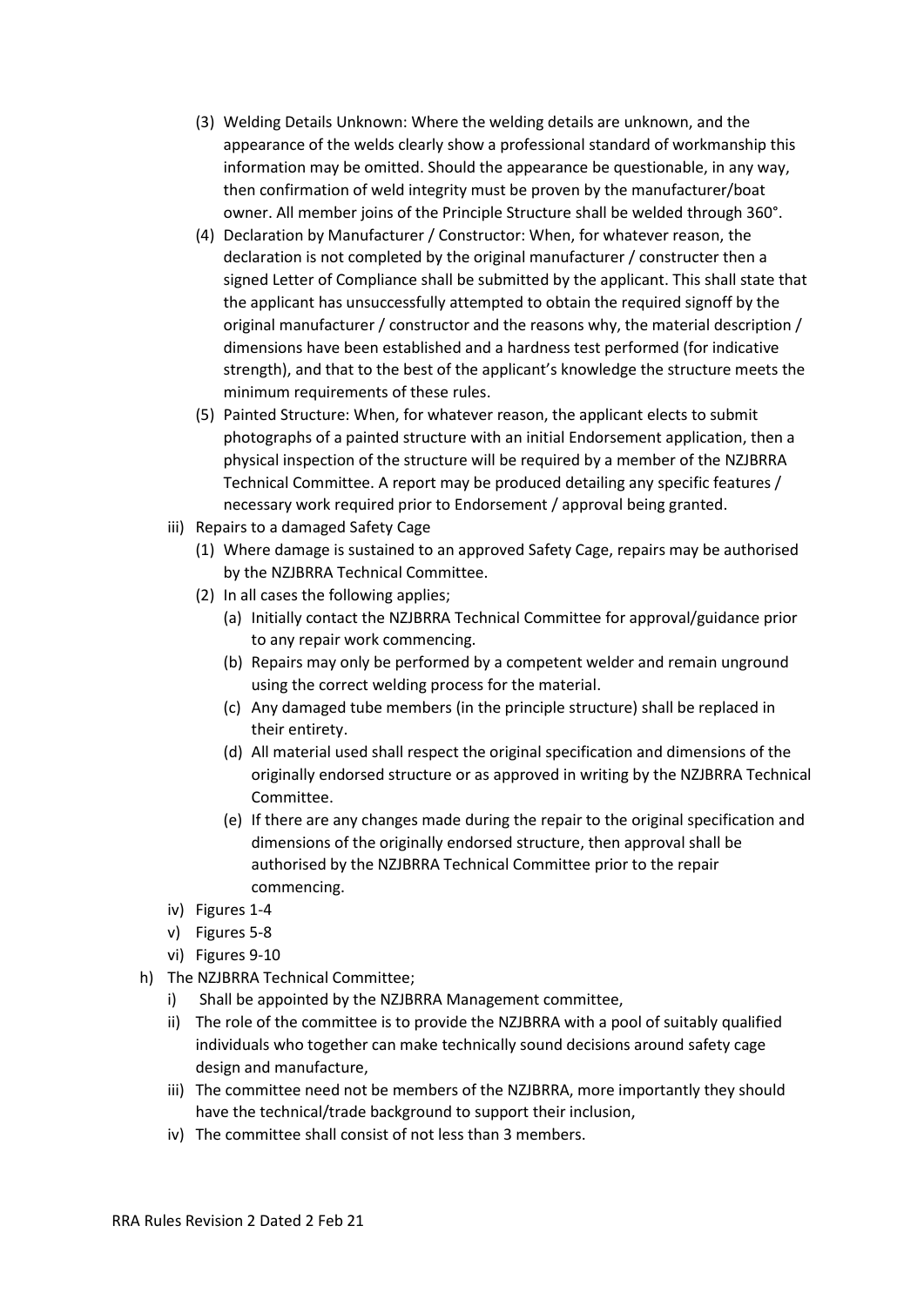### <span id="page-14-0"></span>12) Steering

- a) Steering Wheel & Fixing- Manufactured Approved steering wheel with a minimum of six M5 or 3/16" fixing bolts and/or an approved quick release steering hub if fitted.
- b) Steering Shaft Minimum of 16mm or 5/8" round shaft with splined or keyway drive connection. Must be steel or stainless-steel material (NO ALLOY). Steering wheel flange connection to be a minimum of 5mm material fully welded both sides or an approved quick release hub connection.
- c) Steering Housing/Column Minimum of 3mm wall thickness with minimum of 5mm flange connection.
- d) Steering housing bearing/bushes Personal preference with a minimum of 10mm seating on steering column and steering shaft.
- e) Drive section to cable Cotton reel approved design with minimum diameter of 75mm (3 inch) or North American approved cable steering. Chain and sprocket steering is not approved.
- f) Cotton Reel Connection to shaft must be either keyway/splined connected with locking device and correctly lock wired. Steering cable to be one continuous section to the stern of the boat with a locking device to cotton reel with a minimum of 4 complete wraps around the reel.
- g) Power Steering Approved for use and must be able to operate without power.
- h) Steering Cable Minimum of 4mm or 5/32" rated 7X19 strand Galvanised or S/S wire. No replacement service life inspected condition. Approved North American push pull cable.
- i) Steering pulleys Connected to hull by minimum of two M6 or % inch fixings with nyloc nuts & 5mm or larger thickness backing plate. Pivot point bolt must have nyloc nut with a minimum of 3 threads exposed.
- j) Transom Minimum requirement for WOF.
- k) Turnbuckles Minimum of 6mm rated turnbuckles. Must have locking nuts. All fittings must be correctly lock wired.
- l) Wire Rope Thimbles Must be used for wire termination and be correct to wire size.
- m) Wire Rope Fixing Copper crimp ferrules to be used and installed only with correct tooling for crimp size. D-shackles to be a minimum of 6mm diameter rated, with extended pin/bolt with nyloc nut fitted. All fittings must be correctly lock wired. 'Bull Dog' wire clamps are not approved as primary method of fixing and may only be used as a secondary method as long as they do not create any risk of fouling.
- n) Pivot Point Steering Approved supplier steering systems or OEM (e.g. SSS Keelowcraft). Transom box must be twin arm type. All fittings must be Correctly lock wired.
- o) Twin Steering Arms Approved S/S tube steering arms will comply provided they meet strict guidelines (min 1.6mm wall thickness, plug welded and seem welded solid plugs at each end with min 25mm shank inside the tube). Rose joints to be 3/8 UNF or 10mm Metric fine threads with lock nuts. Minimum of 16mm solid material for non-tube arms. Drilled and tapped with min of 10mm or 3/8" thread for rose joint. Minimum of 10mm approved rose joint with locking nuts. Fixing to pivot steering and nozzle with minimum of 3/8" or 10mm fastenings with nyloc nuts. All fittings must be correctly lock wired. Aluminium is not approved for steering arms.
- p) Nozzle Fit for purpose snoot. Minimum of 3/8" or 10mm pivot points fastenings. All fittings must be Correctly lock wired.
- q) Lock wiring Completed to NZJBRRA Spec and procedure.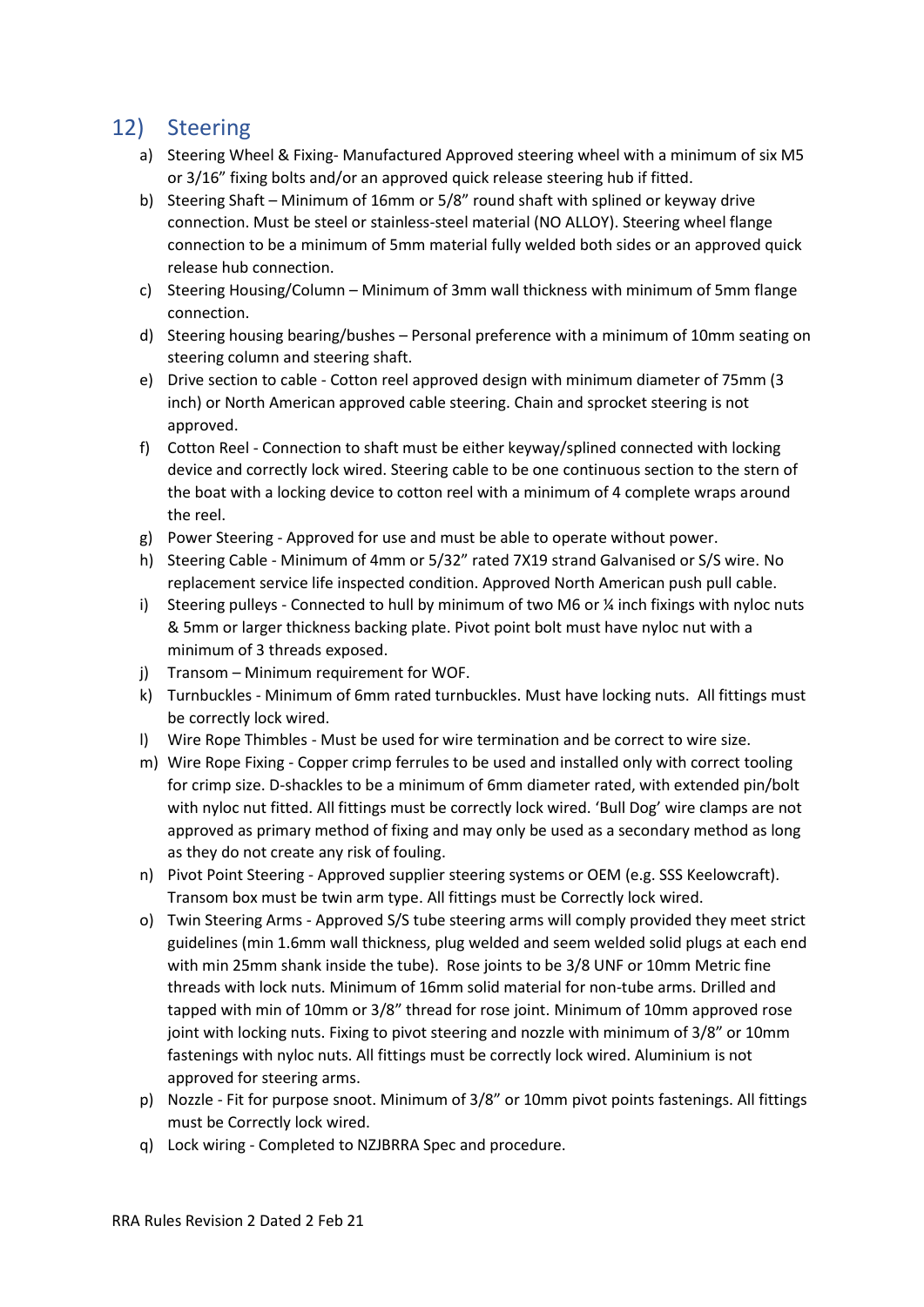- r) Swaged Fittings All Swage fittings must be completed by certified supplier with endorsement paperwork to be provided. Load testing certificates. (Bridon, Cookes or similar). **Terminology**: Swage fittings are the inserted wire type with crimp connections.
- s) D-Shackle Use Clarification D shackles can be used PROVIDED they are min 6mm, with a 6mm S/S cap screw (to replace D shackle pin). The cap screw to be drilled through the head to allow for lock wire, and the tread to be long enough to allow for a nyloc nut to be used as a lock nut. NOTE: the cap screw must thread into the D Shackle. It may NOT be a smaller thread that just passes through the D shackle. The recommendation for a Cap Screw and not a standard bolt is that the head is much deeper making drilling a hole in it for lockwire easier.
- t) For any clarification on specifications, procedures, approvals or interpretation of these rules, contact a member of the NZJBRRA Technical Committee.

### <span id="page-15-0"></span>13) Testing Boats

- a) Areas for testing/practice may be made available prior to and during any event. Whilst it is the responsibility of event Organisers to inform competitors of when and where testing may be done, it is stressed that all local bylaws relating to the use of waterways are to be abided by at all times, unless specific exemptions are notified by the Event Organisers. It is the competitor's responsibility to be aware of such requirements. This includes compliance with local bylaws relating to speed and noise.
- b) Failure to abide by Race or local bylaw rules or regulations may result in a penalty up to DNS for the next leg of the event.

### <span id="page-15-1"></span>14) Racing Rules and Penalties

- a) Definitions
	- i) Leg that segment of the racecourse between the starting line and finish line as designated for any particular part of the race.
	- ii) Starting Line the imaginary line as drawn from the starting flag person to a point across the water as described by the Race Controller at the daily drivers' meeting and shall be physically marked on both sides of the river;
		- (1) To be ahead of the starting line implies being on the leg between the starting and finish lines so designated for that leg.
		- (2) To be behind the starting line implies being out of the leg designated for that day.
	- iii) Start Zone that segment of the water immediately behind the start line and continuing away from the start line for a distance of approximately 50M or as flagged.
	- iv) Holding area that area behind the start zone and continuing for a reasonable distance away from the start zone.
	- v) Finish Line the imaginary line drawn from the finish flag indicator (flag/light etc), to a point across and approximately perpendicular to the riverbank. The finish line will be described at the drivers briefing prior to the beginning of each leg.
	- vi) Course Closure the course is deemed to be open until the race controller has closed it.
	- vii) Under its own power the boat is in motion and not assisted by any other powered vehicle or craft.
	- viii) Under the control of its own crew the crew is deemed to be able to control the destiny of its own boat.
	- ix) Wilfully a boat is under its own power and under the control of its crew.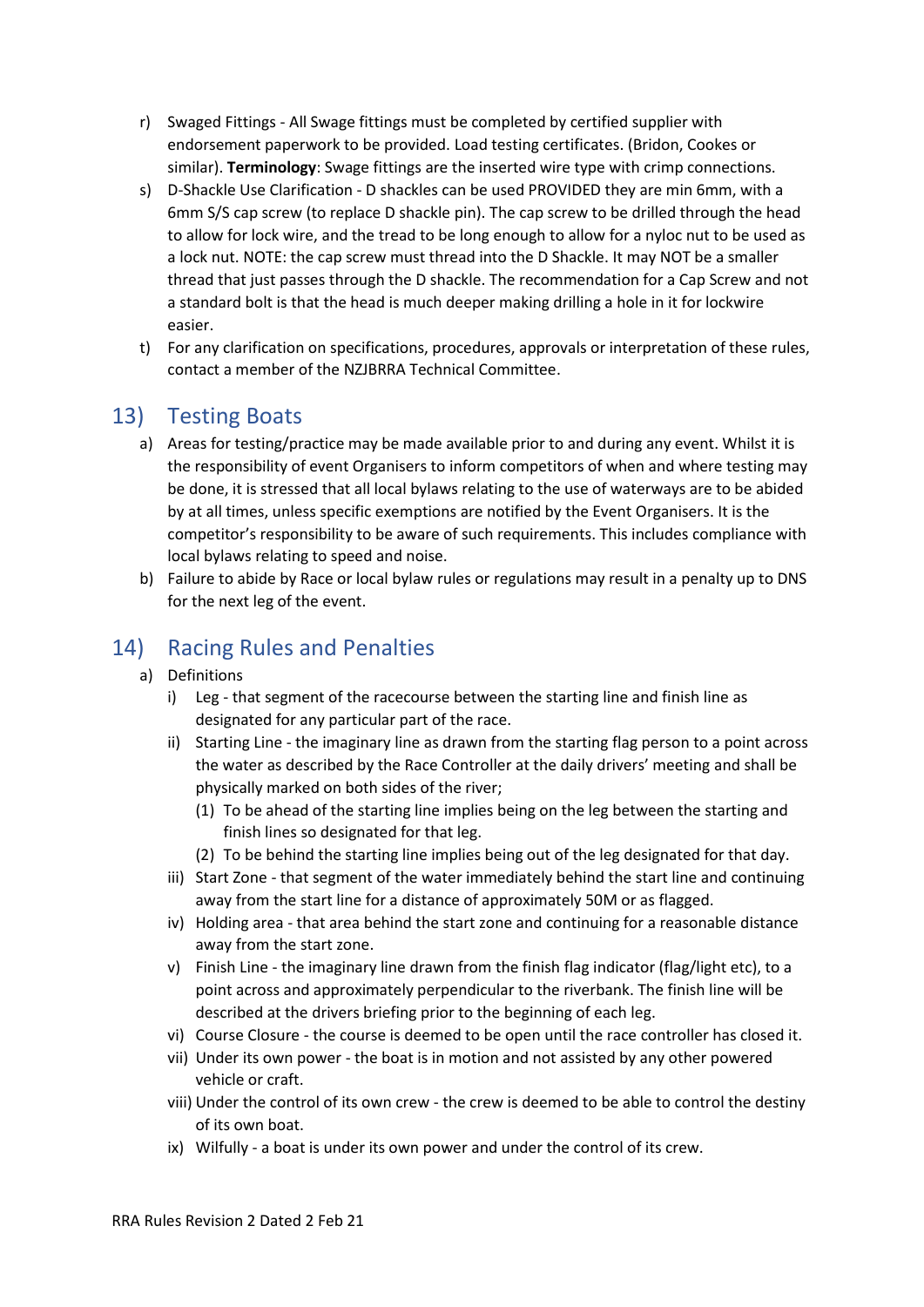- x) Being in tow (taking a tow) the boat is put in motion or shifted with the assistance in any way of another powered vehicle or craft.
- xi) Allowed starting period that period of time between a boat's designated starting time plus 15 minutes and thereafter at the discretion of the Chief Starter.
- xii) Refuelling Area all boats shall be removed from the river to an area designated by the race organisers for the refuelling only of boats and support vehicles. Smoking or naked flames are totally prohibited in the refuelling area.
- xiii) Disqualification a boat which has been disqualified is no longer permitted to compete in the event.
- b) Flag Signals
	- i) Red Flag raised/displayed by a safety boat implies danger or emergency. All approaching boats shall stop and await instructions, which shall be complied with. Failure to stop and/or comply with instructions will result in a DNS penalty for that leg.
	- ii) Yellow Flag raised and displayed by a safety boat implies problems on the racecourse. Slow down and proceed with caution until past problem area.
	- iii) Orange Flag A race boat crew may raise its orange emergency flag only when a crew member requires immediate assistance, or the boat prevents or endangers the safe passage of oncoming boats or endangers the life of any or all crew members. The improper use of an emergency flag will result in a DNS penalty for the offending boat for that leg. A race boat is required to stop and render assistance upon seeing another boat's emergency flag. Failure to stop will result in a DNS penalty for that leg.
	- iv) Orange buoyant smoke signals are to be used in place of the orange flag in situations where immediate assistance is required and where the visibility of the orange flag may be restricted.
	- v) White Flag raised at the starting line one [1] minute before start and lowered ten [10] seconds before the start.
	- vi) Green Flag raised at the starting line ten [10] seconds before each racers or mass start and lowered at the start.
	- vii) Black and White Chequered Flag mounted or raised at the finish line.
- c) Starting Rules
	- i) The starting order, for other than mass starts may be determined by seeding. Subsequent starting orders for other than mass starts will be determined from the cumulative elapsed times for previous legs. The starting order will progress from the fastest time to the slowest time. The starting line officials, in conjunction with Race Control, may at their discretion, alter the order of the start if conditions so warrant especially in the interests of safety. The interval between boats for starting will be one minute. (this rule replaces and prohibits intervals being less than one minute)
	- ii) A leg is deemed to be open to racing at the start of briefing. Thereafter, and until the leg is officially closed, the leg is deemed to be open to racing.
	- iii) All boats shall be behind the starting line when a leg opens to racing. Any boat, which is in the water and ahead of the starting line at this time, will be deemed to be wrongfully on the leg and may be assessed a penalty of three [3] minutes. The only exception will be if briefing is above or below the start line and competitors are required to boat back across the line to start.
	- iv) While the leg is open to racing, if, for reasons beyond the control of the crew, a boat crosses the starting line from the start zone prior to its designated starting position, it may boat back beyond the start line except if another boats ten [10] second flag is raised.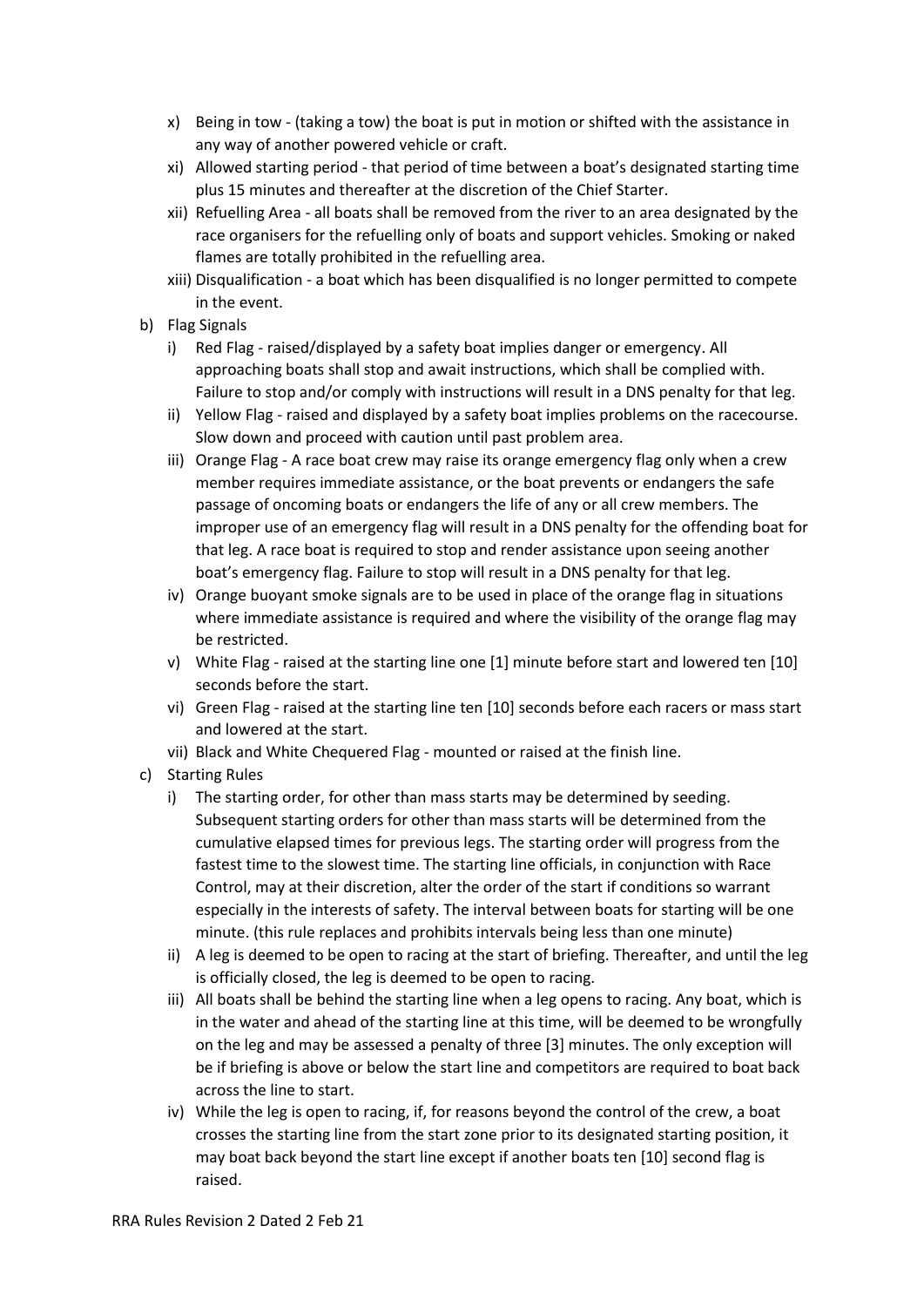- v) Boats shall be in the start zone when the green flag is raised for their designated start.
- vi) A boat will be assessed a penalty of one [1] minute per second if it wilfully crosses the starting line from the starting zone prior to its designated starting positions green flag being lowered. For the avoidance of doubt, the green flag being lowered is the official indication of a boats start time. This rule is only to be applied to a racer who deliberately crosses the line ahead of the flag drop. It is not intended to penalise a boat who may have crossed the early due to breakdown or blocked grill etc. penalty will be awarded at the sole discretion of the Race Controller.
- vii) A boat is deemed to have started a leg if it wilfully crosses the starting line from the start zone at any time after the ten [10] second flag (for its designated start) is raised.
- viii) Regardless of when a boat starts a leg, it will begin to accumulate a running time for that leg from the time that it was designated to start.
- ix) A boat that is unable to start at its designated starting position may remain in the starting zone provided that it does not wilfully obstruct or impede any other boat that is rightfully in the starting zone. Failure to abide by this rule may result in assessment of a penalty of 15 minutes up to a DNS penalty for that leg. No boat shall enter the start zone while the green ten [10] second flag is raised for another boat. Penalty - plus five [5] minutes.
- x) The boat that is unable to start at its designated starting position may cross the starting line from the staging area at any time within the allowed starting period provided that the ten [10] second flag is not raised for another boat, and that it enters the Start Zone at displacement. Failure to abide by this rule will result in the assessment of a penalty of 15 minutes.
- xi) A boat, which is unable to start a leg, may continue to compete in subsequent legs. It shall be given a DNS time for that leg.
- xii) To officially start a leg and record a start time, boats shall travel approximately two kilometres under their own power. The motor is the only means of power to achieve this and utilising the current of the water to drift, other assistance or the rowing action of the crew to travel the two kilometres is not permitted.
- xiii) Race organisers shall ensure that video footage of all race starts is captured for use in any later disputes.
- d) Race in Progress Rules
	- i) Safety Equipment Bow Riding. Whilst racing, racers shall be fully kitted with safety equipment, this includes life jackets, helmets and seatbelts. At all other times it is highly recommended where practical racers comply with this rule as well. Violation of this rule may result in assessment of a penalty of from, ten minutes up to total disqualification from the event for any blatant breach of the rule.
	- ii) Any boat which is towed from aground, or along any portion of a leg, and subsequently finishes the leg under its own power, will be penalised a DNF for that leg. Help from aground, by way of pushing by fellow competitors, patrol boats as listed in operational safety plan or spectators (using "manpower" only) acting in a sportsmanlike manner, is acceptable.
	- iii) Obstructing a faster boat is not permitted and may incur a penalty of 15 minutes or up to a DNS penalty for that leg.
	- iv) Any boat having run aground or requiring to travel in the reverse direction of the race shall do everything possible not to impede the progress of any other competitor. Right of way shall be given to boats travelling in the direction of the race. Penalty - plus 30 minutes.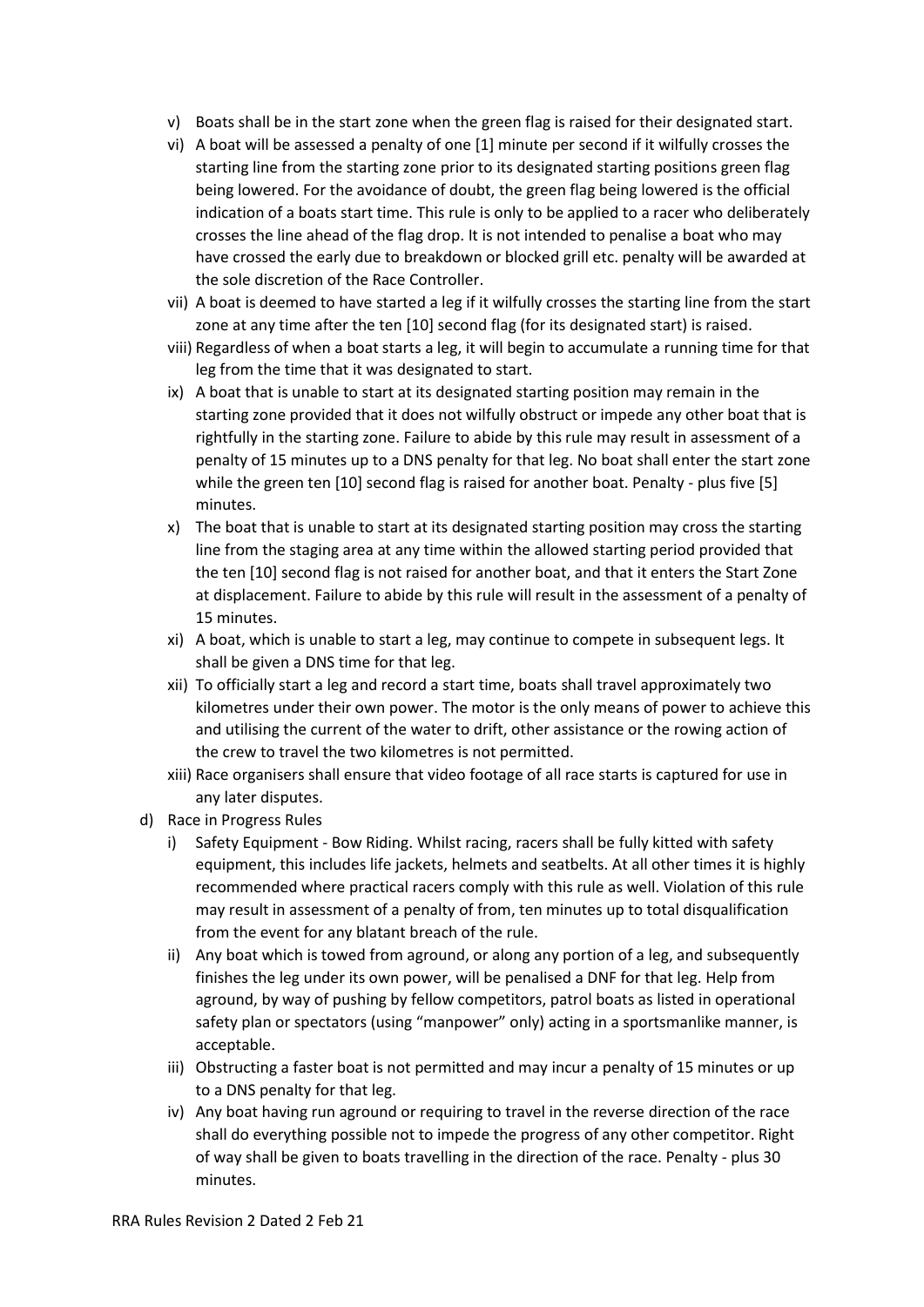- e) Overtaking
	- i) Any boat that is overtaking another boat shall do so in a safe and courteous manner or it will be assessed a penalty of 15 minutes up to disqualification from the event. There are times when the channel is not wide enough for passing and safety shall prevail.
	- ii) Any boat wishing to overtake shall adhere to the Official Passing Rule, which is the navigator in the boat wishing to overtake is to raise his arm and keep it raised until acknowledged by a crew member in the other boat. This does not mean that the driver has to delay his passing manoeuvre.
	- iii) It is the responsibility of the boat being overtaken to watch for passing craft and to make every effort to give these boats a clear passage by slowing down and moving to one side of the race line. Strict adherence to the passing rule will be followed. Any boat being overtaken shall give way, slow down, and let the passing boat through.
	- iv) All boats shall be capable of maintaining at least 65km/hr in race conditions (approximately 40mph).
- f) Fuelling of race boats may only be carried out in designated areas. A race boat is not permitted to refuel on a leg, which is open to racing. Fuel can only be carried in a race boat in approved fixed tanks or containers.
- g) Alcohol and Drugs. No alcohol / banned substances to be carried within the boat. Penalty disqualification from event.
- h) Finishing Rules
	- i) A boat shall cross the finish line under its own power to receive an elapsed time for that leg. The motor is the only means of power to achieve this and utilizing the current of the water to drift, other assistance or the rowing action of the crew is not permitted.
	- ii) Once a boat has crossed the finish line it may not wilfully cross back and re-enter that leg until the finish line is officially closed. Wilfully re-entering an open leg may result in assessment of a penalty of 15 minutes up to a DNS penalty for that leg.
	- iii) A boat shall finish a leg within the allowed time for the class. The allowed times for each class in each leg will be notified to all competitors prior to the event, or at the pre - race briefing. This time will be based on average fastest time for each class in previous racing on each and every river run plus a set time to be the same for every class on every leg of the event. Failure to finish within this time will result in a DNF time for the leg.
	- iv) A boat, which fails to finish a leg, may continue in subsequent legs but will incur a DNF time for that leg.
	- v) When racing two consecutive legs on one river ie down then up or vice versa, the competitors may continue boating toward the finish line even if outside their "allowed" time, until five [5] minutes before the advertised time of briefing for the return leg, unless informed otherwise by the officials. If they have not reached the finish line by that time, then they shall stop and ensure their boat is clear of the racing line and await further instructions from support boats.
	- vi) If, within any one class, there are no finishers, then any DNF/DNS penalties for that class will be based on the slowest time of the class below.
- i) Race Stoppages. If a race/leg is cancelled for any reason due to the actions of a racer the offending racer will receive a 30 minute penalty and will not be eligible for an overall placing.
- j) Failure to replace any equipment required in these rules, which may be lost or damaged during a race, and which materially affects the safety of the boat/crew, will result in up to total disqualification from the event. Any loss, which does not materially affect safety of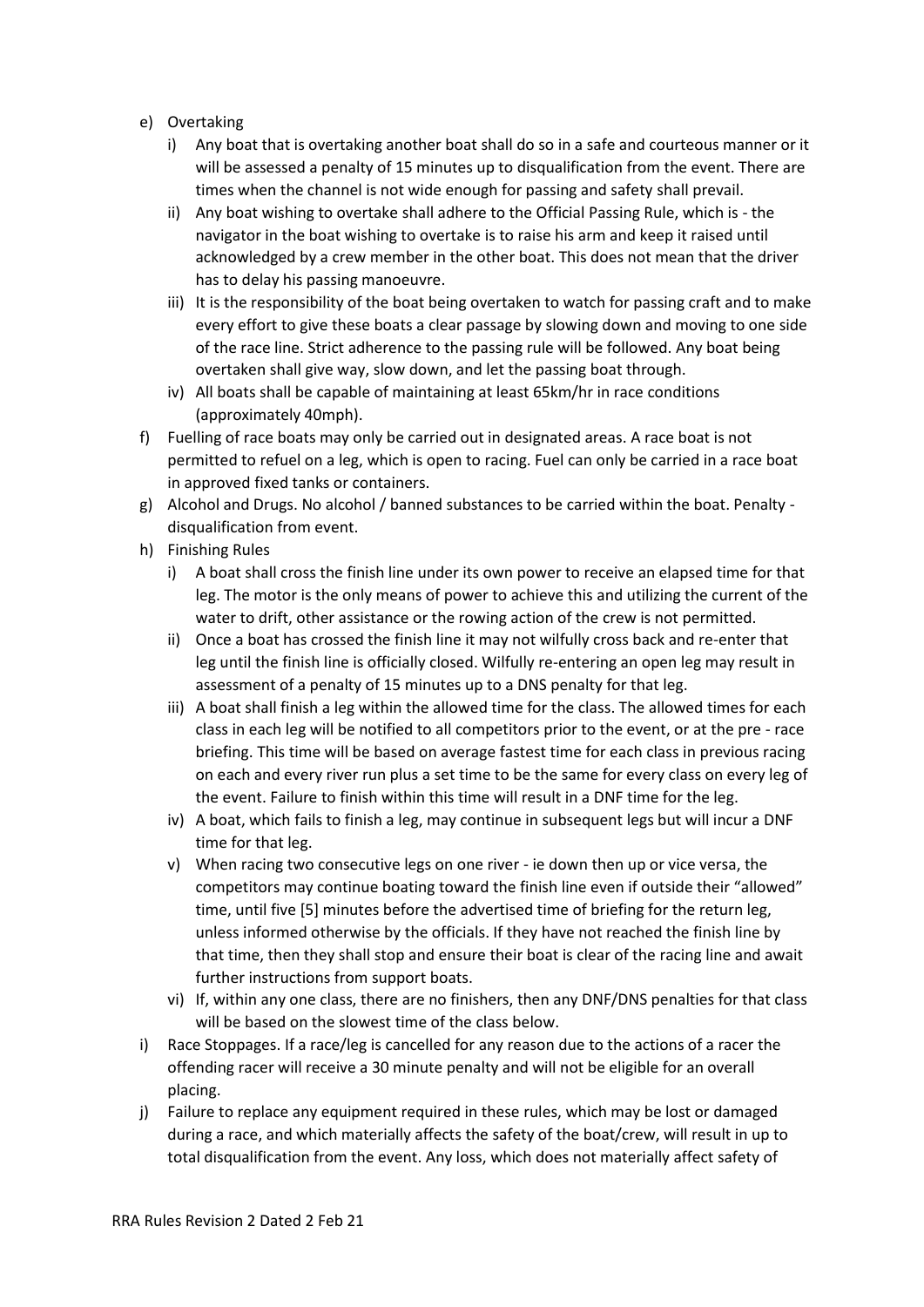boat/crew, may receive a penalty of five per cent (5%) to be added to his/her actual time for each and every item deficient for each and every stage the deficiency(s) remain.

### <span id="page-19-0"></span>15) Sanctioning

a) All River Racing events not being run and administered by the NZJBRRA Management Committee shall have sanction forms and full operational safety plans submitted by the Race organiser/organising committee to NZJBRRA for approval to cover the race event under NZJBRRA Indemnity insurance

### <span id="page-19-1"></span>16) GPS

- a) The use of GPS or any electronic navigation tracking or data logging device for any reason whilst racing is prohibited. GPS use is for speed and distance measuring only, if used for anything else while racing this will result in disqualification. Using 'waypoints' on/up the river on a GPS is also prohibited.
- b) Any GPS screen must be no greater than 5" or 12.5cm on the diagonal across the screen. The GPS must be located on the Navigators side of the boat and not in view of the driver. The GPS unit must be in view of the onboard camera at all times.

### <span id="page-19-2"></span>17) Drivers Briefing

- a) A driver briefing shall be held at least 20 minutes prior to each leg of a race. It is compulsory that driver and crew of each boat entered in that leg attend the drivers briefing. A roll call will be held and a penalty of up to DNS for that leg may be assessed for crew late or absent.
- b) Dispensation may be granted by the Race Controller ONLY.
- c) Evening briefings when held these are compulsory for drivers and crew. In special circumstances dispensation may be given by Race Control and only then if the team Captain can attend in their place.

### <span id="page-19-3"></span>18) Noise

a) All boats shall be silenced to 95dBa as per JBNZ Inc. testing procedure. All boats may be tested at random during an event. Penalties: 98.1 - 99.9dBa: + 15% leg time; 100dBa + :up to DNS penalty for that leg. Any further failure to comply will result in disqualification from the event. (Consideration may be given in the case of mechanical failure).

### <span id="page-19-4"></span>19) Behaviour

- a) All competitors, their support teams, and officials involved in jet boat river racing are expected to conduct themselves in a professional and acceptable manner whilst taking part in any NZJBRRA sanctioned event.
- b) The use of offensive language by a crew member towards any other person or crew member will not be tolerated. Violation of this rule will result in assessment of a minimum ten minute penalty.
- c) Intentionally causing damage to another boat or intentionally causing bodily harm to a race official or crew member of another boat will not be tolerated. Anyone failing to comply with this rule will be totally disqualified from the event.
- d) All crew shall obey the instructions of any official associated with the event. Failure to do so will result in a penalty of 15 minutes - or up to disqualification from the event for blatant breaches of this rule.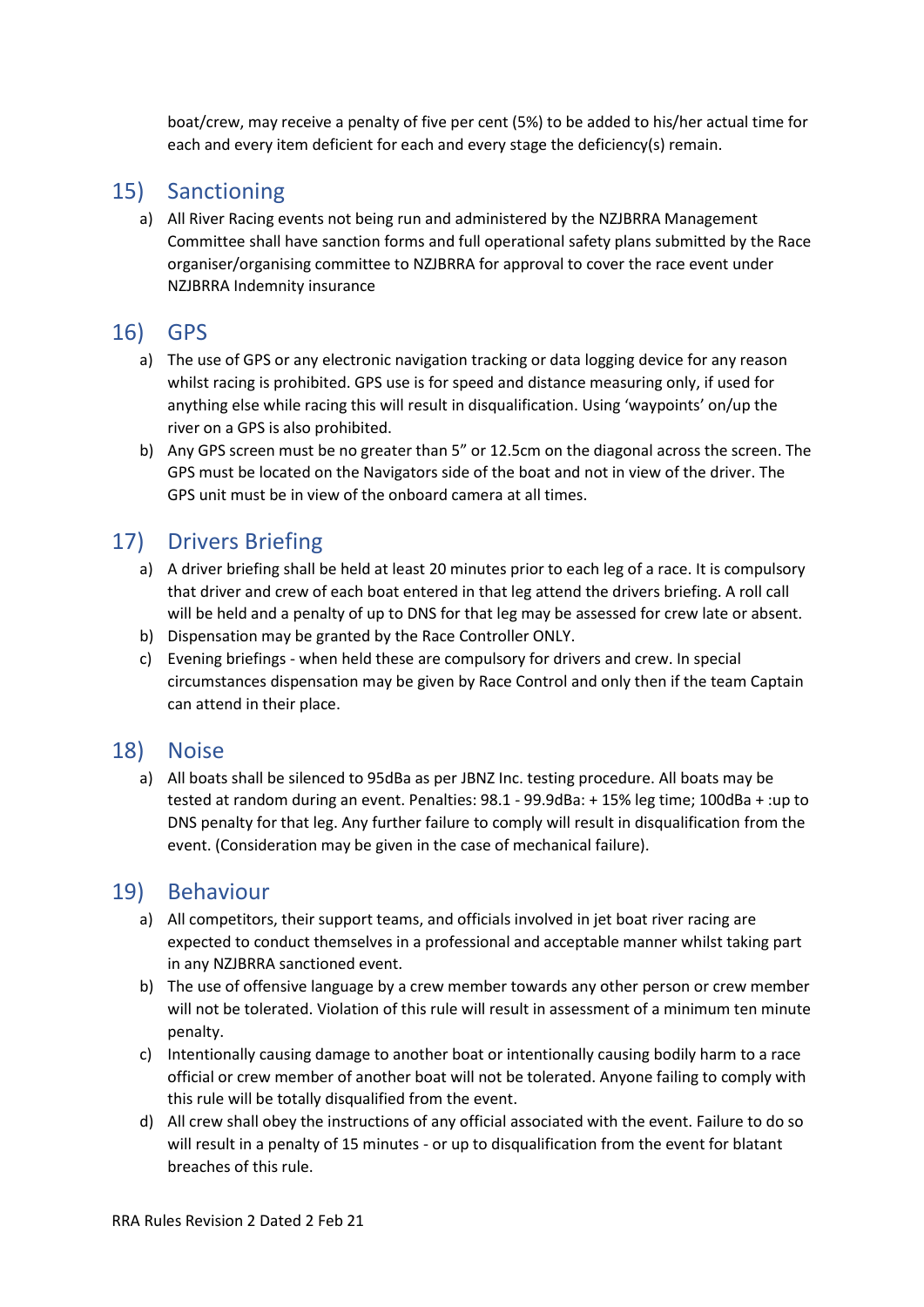#### <span id="page-20-0"></span>20) Firearms

a) The carrying of firearms at any time by any crew member during the event is strictly prohibited. Violation of this rule will result in disqualification.

### <span id="page-20-1"></span>21) Navigational Assistance

a) No person shall provide or receive outside assistance while racing, from the air, or by radio during the race. Except for GPS in the case of an emergency for the purpose of sharing location and as permitted in para. 16. Failure to observe this rule may result in the contestant being given a penalty up to DNS for the leg.

### <span id="page-20-2"></span>22) Hull/Engine

- a) The hull shall not be replaced during an event. Failure to abide by this rule will result in total disqualification from the event.
- b) Engine changes unless specified by the event organisers, there will be no engine changes during an event. Penalty for not abiding by the rules of any particular event - total disqualification from that event.

#### <span id="page-20-3"></span>23) Indemnity

a) The official NZJBRRA entry & indemnity forms shall be completed and competitors scrutineering checklist signed by the boat crew. Penalty for non-compliance - will not start the event until signed.

### <span id="page-20-4"></span>24) Accident/Incident

- a) In the event of an accident/incident the official JBNZ/NZJBRRA accident/incident form shall be completed by Race Control with the assistance of the race crew involved and returned the NZJBRRA Safety Officer within seven [7] days of receipt from race organisers. Penalty - DNS next race.
- b) Maritime New Zealand requires that you notify them as soon as practical of any accident involving injury.

#### <span id="page-20-5"></span>25) Smoking

a) No smoking in or adjacent to boats, or in the vicinity of any containerised fuel. Penalty - plus 30 minutes.

### <span id="page-20-6"></span>26) Race Control

- a) All entrants in the event are under race control, whilst at the venue, for the duration of the event. For the avoidance of doubt all racers and crew will be under the jurisdiction of the event race control from first briefing until the completion of Prizegiving.
- b) Competitors shall advise Race Control if they:
	- i) Withdraw from the race or any leg thereof
	- ii) Have an accident/mishap involving boat damage
	- iii) Have an accident/mishap involving personal injury
- c) Race Control have the right to credit time to a competitor where the competitor has been involved in a significant event, such as stopping to assist in an incident/accident, an impassable obstruction in the river, or where safety shall prevail above racing.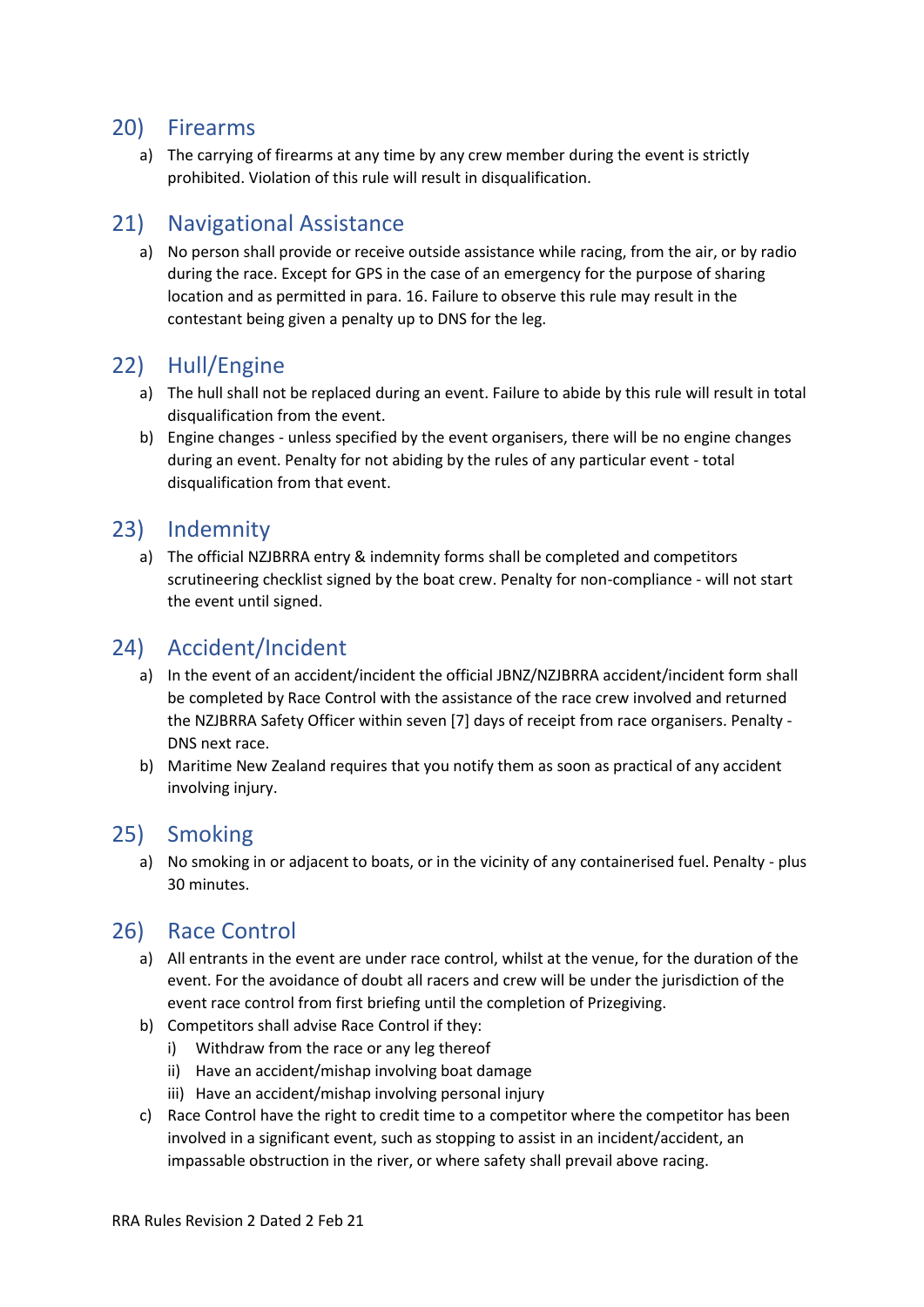- i) An impassable obstruction includes another competitor not adhering to the overtaking rule (14 (e) (ii &iii)).
- ii) To be given passing obstruction time credit, the obstructing competitor shall have received the minimum time penalty for the passing rule infringement - Overtaking rule (14 (e) (i)).
- iii) The competitor requesting time credit shall provide specific video footage evidence of the time delay.
- iv) A time credit for a passing obstruction shall be no less than 1.00 minute and no greater than 15.00 minutes, time credit value will be decided by the protest committee and posted in the results before the commencement of the leg on the next day's racing.
- v) The time awarded cannot be protested by any other competitor.
- d) In the event that a race event leg needs to be delayed/cancelled due to adverse weather conditions, this decision shall be discussed and agreement made by the events committee including Race Controller, Assistant Race Controller, Safety Patrol Boat Captain and Starters/Finishers if required.

### <span id="page-21-0"></span>27) Jurisdiction

- a) THE JURY (Protest Committee)
	- i) Shall compose of;
		- (1) Chairman appointed by organizers.
		- (2) Any UIM Commissioner or NZJBRRA Management Committee member appointed to the event.
		- (3) Minimum of three members including the chairman. It is preferable that jury members are not race officials or competitors, however this may not be possible in some events. It is strongly advised that jury members should be well versed in these rules with some experience in the running and organisation of jet boat racing.
	- ii) Authority/Duties
		- (1) The Jury sits for the duration of the event and has the authority to enforce all applicable rules/regulations and to decide on any matter relevant to the conduct of the event, including penalties.
		- (2) The Jury shall decide as soon as practicable on all disputes, protests and claims presented to it during the event.
		- (3) The Jury shall determine whether a Protest or Claim presented to it has been lodged in accordance with the rules. If found invalid, the reasons shall be given to the claimant and fee if paid, refunded.

### <span id="page-21-1"></span>28) Protests

- a) Lodging of a Protest
	- i) A protest shall be handed to the Race Controller who shall in the presence of the Protester record the time of receipt.
	- ii) The protest shall be accompanied by the stipulated fee.
	- iii) Any justification, explanation or supporting evidence once lodged shall be confidential and not revealed and shall not be amended or added to before the hearing.
- b) Format of Protest A protest shall be in writing, legible, and signed by the protester. It shall give clear indication of what matter the protest concerns, the reason for the protest, any competitors/officials involved, and any rules that he/she considers relevant. Any evidence the protester considers useful can accompany it.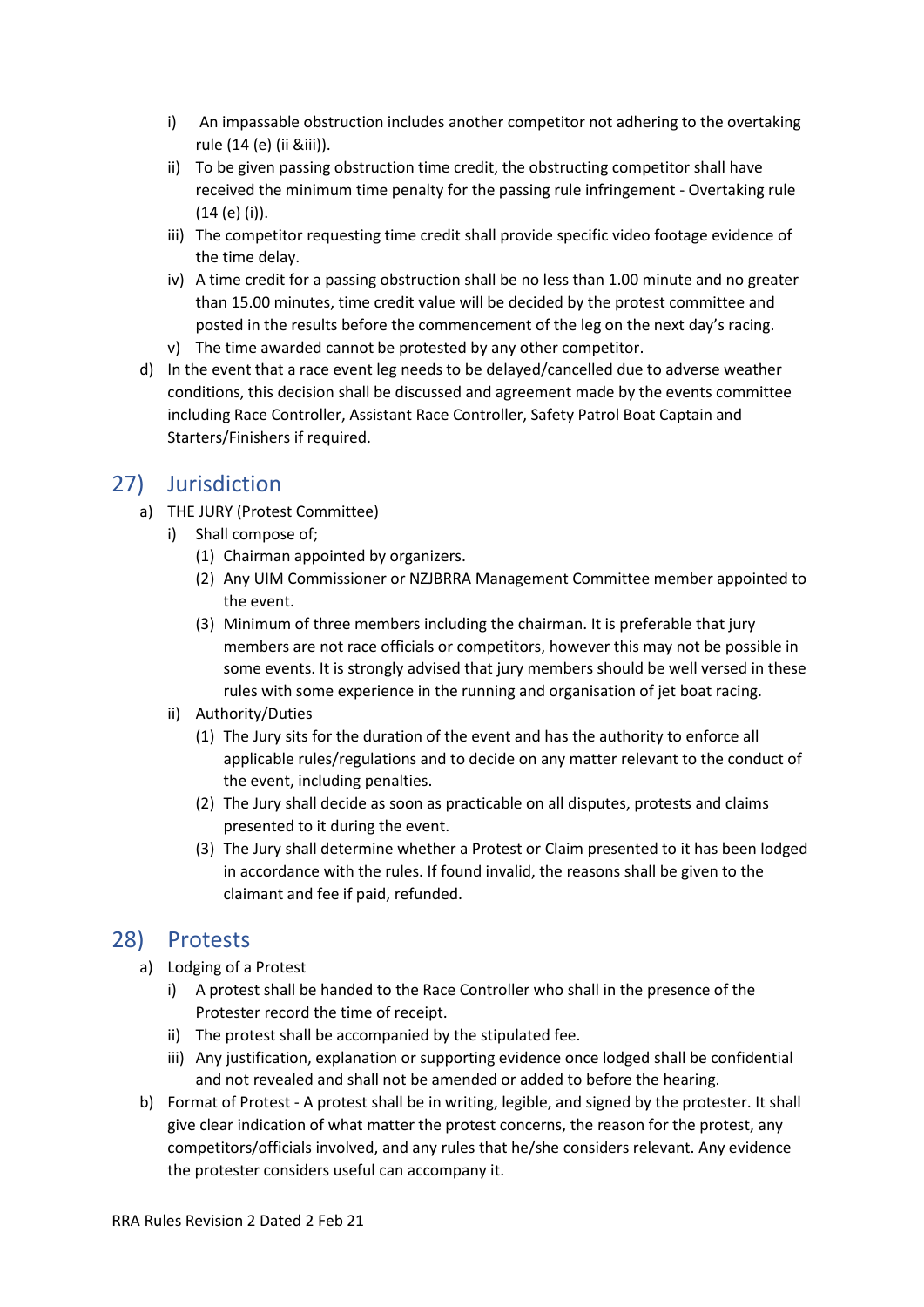- c) Time Limit for Lodging a Protest;
	- i) For "race in progress" matters one hour after the protestor having completed the leg,
	- ii) For matters arising from the provisional daily results Racers shall lodge their initial protest before the next day's first briefing verbally or written with the Race Controller once protest is accepted,
	- iii) If the protest is against the legality of a competitor's equipment or against the validity of an entry or any regulation by the organisers, the protest shall be lodged before the protester starts in the race, unless he can prove to the Jury that he was not given access to the facts before the start. Starting the race is taken as acceptance of the conditions of the event and the eligibility of other competitors.
- d) The Hearing Procedure
	- i) The following procedure shall be followed in all hearings unless stated otherwise elsewhere in these rules:
		- (1) Written minutes shall be taken and kept for twelve months from the conclusion of the event.
		- (2) All parties to the case are entitled to be present throughout the hearing and question all evidence.
		- (3) The protest, claim, or charge shall be read out to the parties.
		- (4) The parties shall be invited to state their cases. The parties may call witnesses. All witnesses shall be excluded from the hearing except when giving evidence. Each witness, after having given his account of the case, may be questioned by all parties and by the members of the judicial body. The witnesses then withdraw.
		- (5) Any member of the judicial body who is familiar with the case may give his evidence.
		- (6) The parties shall be entitled to question each other and any member of the judicial body who may have given evidence.
		- (7) The parties shall be invited to make a final statement of their cases. The judicial body may recall any party, previous witness or new witness and call on other evidence. The parties shall be present during the whole of the recall and shall be given the opportunity to question any new evidence after which they may re-make their final statements.
- e) Hearing of the Parties
	- i) Any person or body being party to a Protest, Claim or Dispute or being charged for an offence against the rules shall have the right to be heard before the judicial body in question in order to defend himself.
	- ii) The judicial body shall satisfy itself that notice has been given to the parties of where and when the Hearing will take place.
	- iii) If any party duly convened fails to appear without giving an acceptable reason, judgment can be rendered by default.
- f) Witnesses
	- i) Each party may bring witnesses to the Hearing. They shall only testify to the facts and may not express opinions, unless asked to do so by the judicial body.
	- ii) Any costs incurred by the appearance of witnesses shall be borne by the respective parties unless decided otherwise by the judicial body. (1)
- g) Judgement
	- i) Decisions by judicial bodies shall be reached by simple majority of votes. In case of equal votes, the Chairman's vote will be the casting one.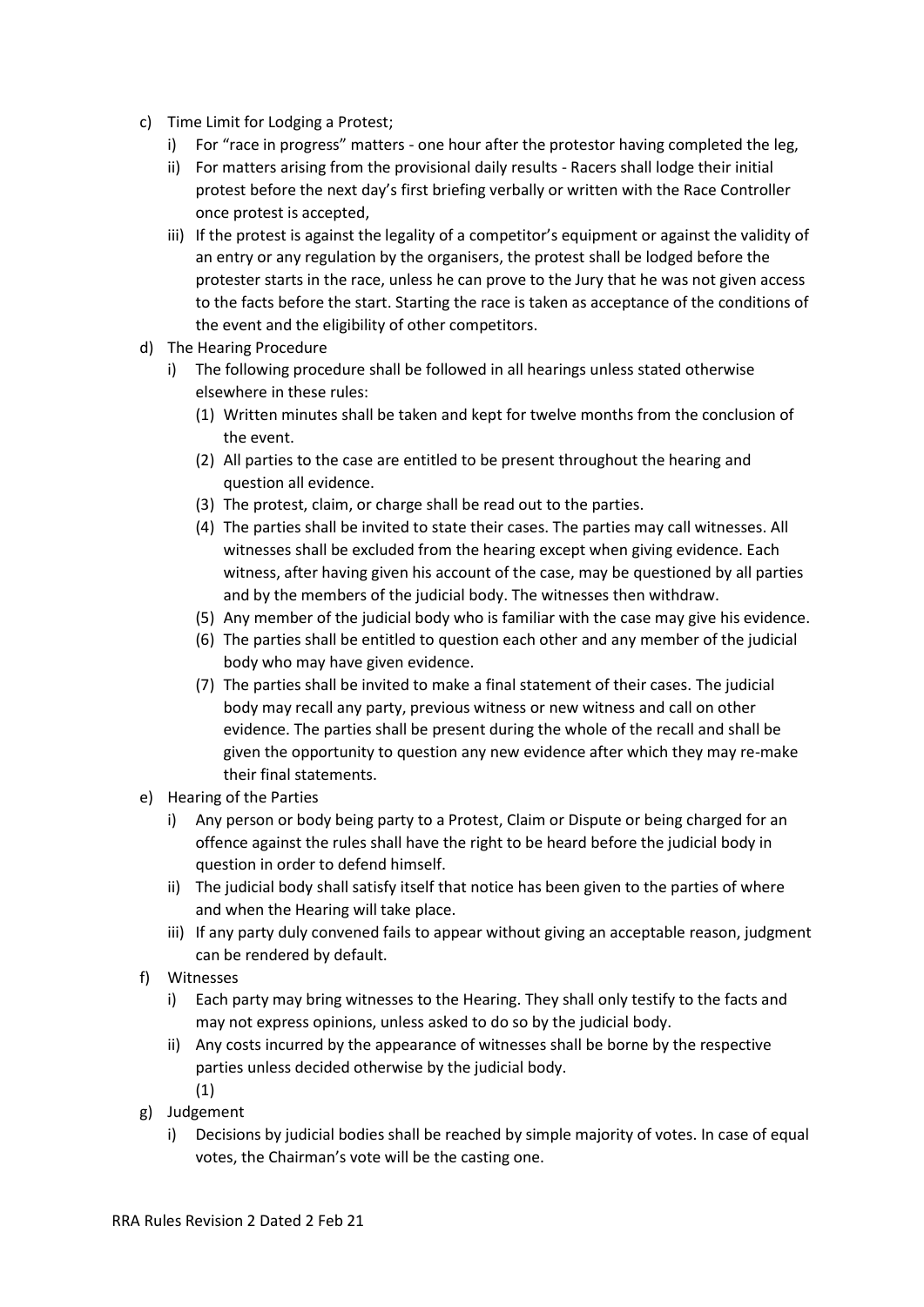- ii) Any judgement pronounced by a judicial body takes immediate effect and cannot be altered except after appeal to the NZJBRRA Management Committee.
- h) Interested Parties No member of a judicial body may adjudicate on a matter if they know themselves to have directly or indirectly an interest in one of the parties involved. However this does not exclude a member from participating if one or more of the parties are from the same country.
- i) Notification of Decision All decisions by any judicial body shall be notified to the Race Controller in writing as soon as practicable. The Race Controller is to then pass on decision to the concerned parties in writing as soon as is practicable.
- j) Availability of Documents All documents relevant to any decision by a judicial body shall be filed and held available for a higher authority.
- k) Return of Fees If a protest is upheld by a judicial body, the respective fee may, at the discretion of the jury, be returned to the protester.
- l) Right of Protest
	- i) Only a competitor or race official taking part in the event, has the right to lodge a protest. Joint protests, severally signed, will not be considered.
	- ii) A protest can be lodged against the posted provisional results or against any decision made by the Race Committee or an Official, or against one or several competitors.
	- iii) A protest can only be lodged in a matter, which involves the protester himself.
	- iv) A protest, which complies with these rules, shall not be refused by the organisers.
	- v) The Protest Fee to be advised by the event organisers in any advanced programme or at the latest the pre-race briefing (one-day event).

### <span id="page-23-0"></span>26) Penalties

- a) General
	- i) Any proven breach of the rules of the NZJBRRA or of any duly published race regulations may be penalised.
	- ii) The race controller will be responsible for issuing penalties resulting in time penalties or reprimands and shall issue then immediately he is made aware of the breach.
	- iii) In order to protect the interests of the sporting community, the following actions may be penalised:
		- (1) Any deliberate act taken to gain unfair advantage.
		- (2) Any false act made or statement given with the intention of suppressing facts required for the proper conduct of the race.
		- (3) Any attempt to bribe or the taking of a bribe.
		- (4) Any abusive or unsportsmanlike behaviour.
- b) Reprimand
	- i) A reprimand is a notice of disapproval of an unacceptable action. The Race Controller shall record it. A reprimand shall be given in writing and recorded in the competitor's Logbook. A reprimand automatically constitutes a warning that if the offence recurs, a heavier penalty will be given.
	- ii) A reprimand can be given by the Race Controller or the Jury.
- c) Disqualification
	- i) Disqualification deletes a competitor from the results of the event.
	- ii) Disqualification is made by either/or the Jury, Race Control, NZJBRRA Management Committee.
- d) Did Not Start (DNS) / Did Not Finish (DNF)